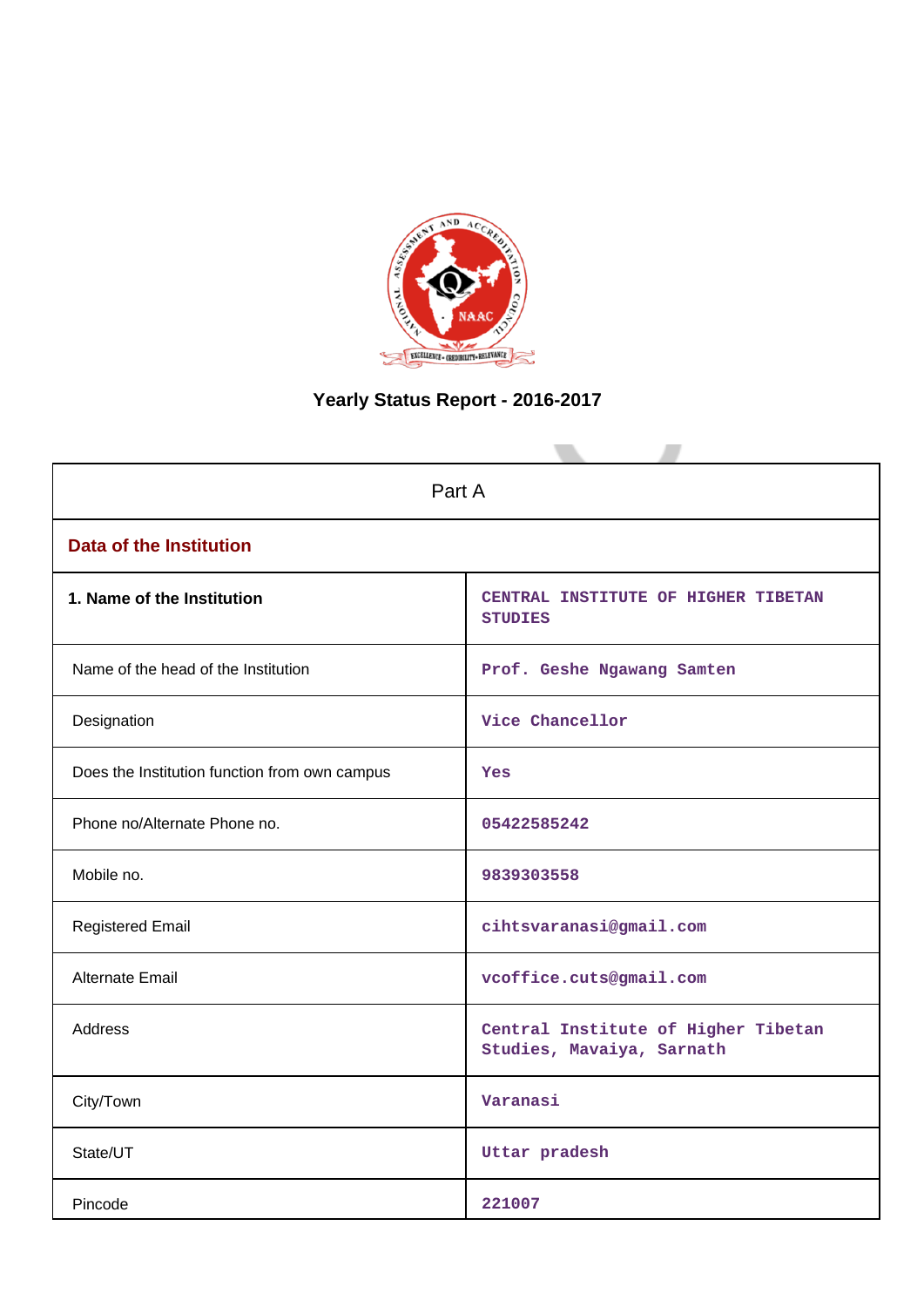| 2. Institutional Status                                                                              |           |             |                                                                                          |                   |                   |  |  |
|------------------------------------------------------------------------------------------------------|-----------|-------------|------------------------------------------------------------------------------------------|-------------------|-------------------|--|--|
| University                                                                                           |           |             | Deemed                                                                                   |                   |                   |  |  |
| Type of Institution                                                                                  |           |             | Co-education                                                                             |                   |                   |  |  |
| Location                                                                                             |           |             | Urban                                                                                    |                   |                   |  |  |
| <b>Financial Status</b>                                                                              |           |             | central                                                                                  |                   |                   |  |  |
| Name of the IQAC co-ordinator/Director                                                               |           |             | Dr. M.P.S. Chandel                                                                       |                   |                   |  |  |
| Phone no/Alternate Phone no.                                                                         |           |             | 05422581737                                                                              |                   |                   |  |  |
| Mobile no.                                                                                           |           |             | 9305494696                                                                               |                   |                   |  |  |
| <b>Registered Email</b>                                                                              |           |             | cihtsiqac@gmail.com                                                                      |                   |                   |  |  |
| Alternate Email                                                                                      |           |             | mps.chandel55@gmail.com                                                                  |                   |                   |  |  |
| 3. Website Address                                                                                   |           |             |                                                                                          |                   |                   |  |  |
| Web-link of the AQAR: (Previous Academic Year)                                                       |           |             | https://www.cihts.ac.in/webpage/index.a<br><b>SPX</b>                                    |                   |                   |  |  |
| 4. Whether Academic Calendar prepared during<br>the year                                             |           |             | Yes                                                                                      |                   |                   |  |  |
| if yes, whether it is uploaded in the institutional website:<br>Weblink:                             |           |             | https://www.cihts.ac.in/admin/upload/do<br>cuments/Academic Calendar/ac2016 2017.j<br>pg |                   |                   |  |  |
| <b>5. Accrediation Details</b>                                                                       |           |             |                                                                                          |                   |                   |  |  |
| Cycle                                                                                                | Grade     | <b>CGPA</b> | Year of<br>Validity                                                                      |                   |                   |  |  |
|                                                                                                      |           |             | Accrediation                                                                             | Period From       | Period To         |  |  |
| $\mathbf{1}$                                                                                         | Five Star | 76.67       | 2001                                                                                     | $19 - Jan - 2001$ | $18 - Jan - 2006$ |  |  |
| 6. Date of Establishment of IQAC                                                                     |           |             | $12 - Jun - 2010$                                                                        |                   |                   |  |  |
| 7. Internal Quality Assurance System                                                                 |           |             |                                                                                          |                   |                   |  |  |
| Quality initiatives by IQAC during the year for promoting quality culture                            |           |             |                                                                                          |                   |                   |  |  |
| Item /Title of the quality initiative by<br>Date & Duration<br>Number of participants/ beneficiaries |           |             |                                                                                          |                   |                   |  |  |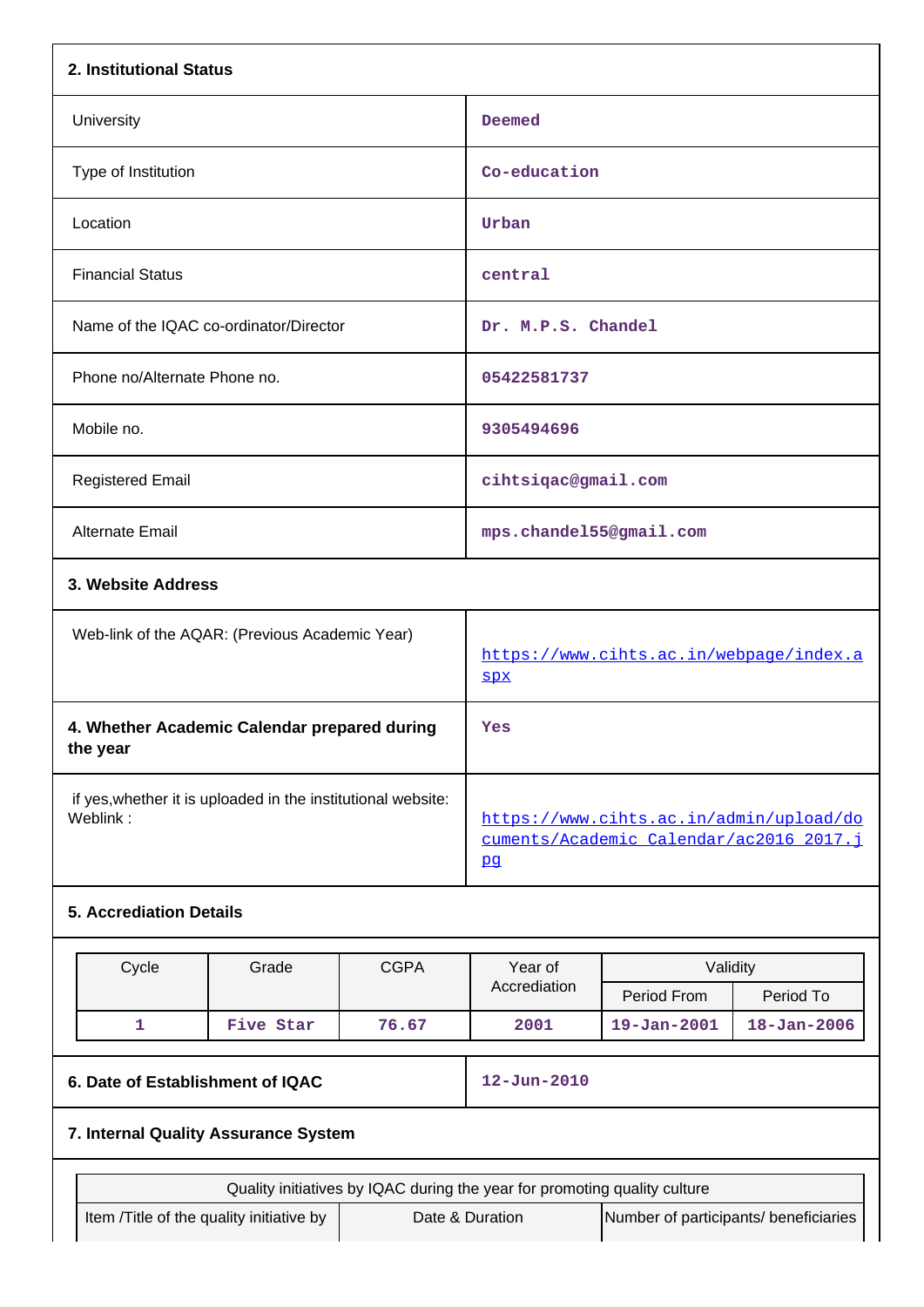| IQAC |  |  |
|------|--|--|
|------|--|--|

**No Data Entered/Not Applicable!!!**

[View File](https://assessmentonline.naac.gov.in/public/Postacc/Quality_Initiatives/6554_Quality_Initiatives.xlsx)

# **8. Provide the list of Special Status conferred by Central/ State Government-UGC/CSIR/DST/DBT/ICMR/TEQIP/World Bank/CPE of UGC etc.** Institution/Departmen t/Faculty Scheme | Funding Agency | Year of award with duration Amount **Nil Nil Nil 2017 0 0 No Files Uploaded !!! 9. Whether composition of IQAC as per latest NAAC guidelines: Yes** Upload latest notification of formation of IQAC [View File](https://assessmentonline.naac.gov.in/public/Postacc/Formation/6554_Formation.pdf)  **10. Number of IQAC meetings held during the year : 1** The minutes of IQAC meeting and compliances to the decisions have been uploaded on the institutional website **Yes** Upload the minutes of meeting and action taken report  $\overrightarrow{V_{\text{new}}$  File **11. Whether IQAC received funding from any of the funding agency to support its activities during the year? No 12. Significant contributions made by IQAC during the current year(maximum five bullets) Recruitment of teaching and research staff Changes in M.Phil Programme**

**Faculty and students training of Shilp Vidya**

# **No Files Uploaded !!!**

**13. Plan of action chalked out by the IQAC in the beginning of the academic year towards Quality Enhancement and outcome achieved by the end of the academic year**

| Plan of Action                       | Achivements/Outcomes                   |  |  |  |  |
|--------------------------------------|----------------------------------------|--|--|--|--|
| Recruitment of teaching and research | Advertisement was made for the post of |  |  |  |  |
| staff                                | teaching and non teaching staff        |  |  |  |  |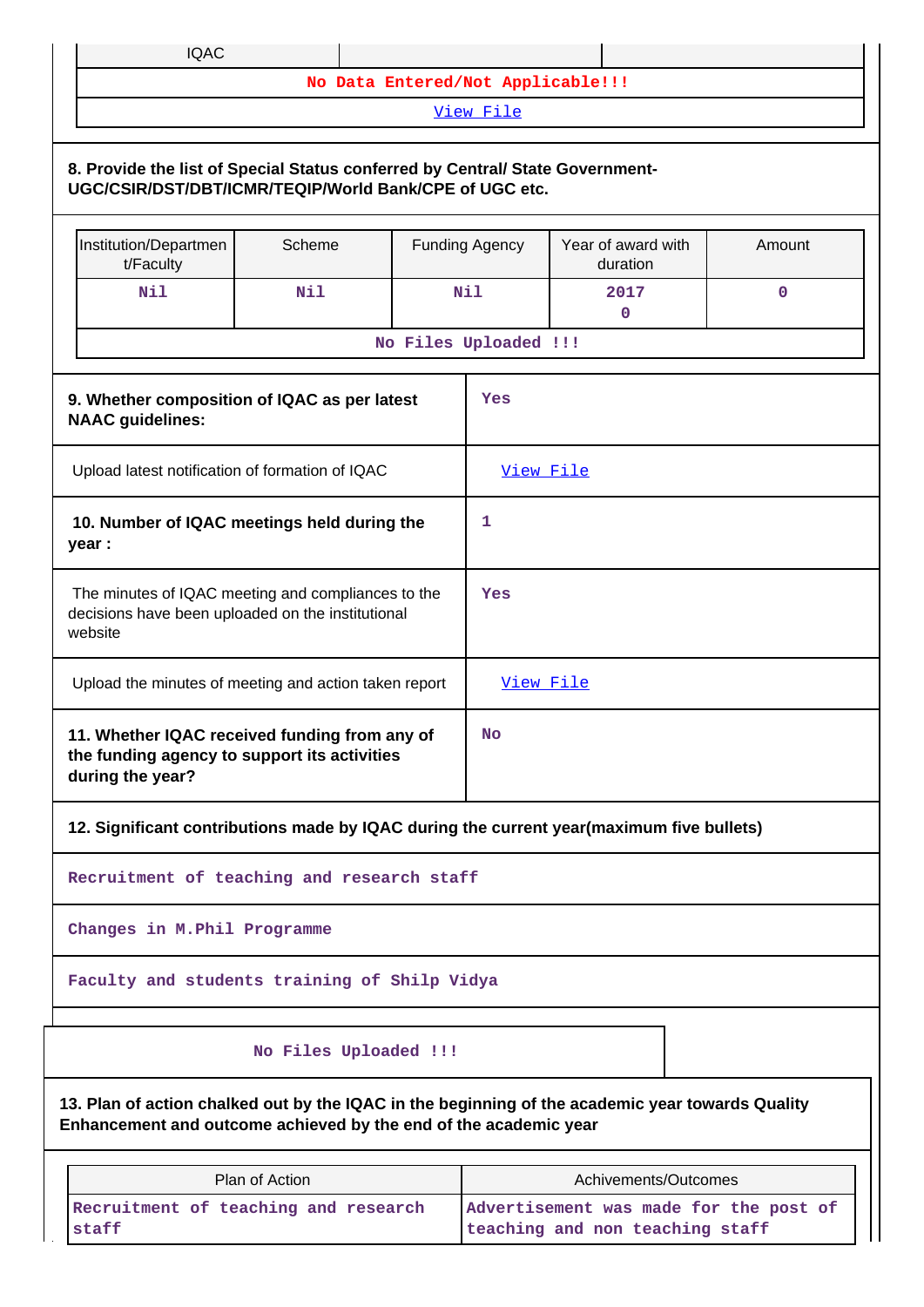| No Files Uploaded !!!                                                                                                  |                                                                                                                                                       |                                              |  |                  |                                                                 |  |  |  |
|------------------------------------------------------------------------------------------------------------------------|-------------------------------------------------------------------------------------------------------------------------------------------------------|----------------------------------------------|--|------------------|-----------------------------------------------------------------|--|--|--|
| 14. Whether AQAR was placed before statutory<br>body?                                                                  |                                                                                                                                                       | No                                           |  |                  |                                                                 |  |  |  |
| 15. Whether NAAC/or any other accredited<br>body(s) visited IQAC or interacted with it to<br>assess the functioning?   |                                                                                                                                                       | <b>No</b>                                    |  |                  |                                                                 |  |  |  |
| 16. Whether institutional data submitted to<br><b>AISHE:</b>                                                           |                                                                                                                                                       | <b>No</b>                                    |  |                  |                                                                 |  |  |  |
| 17. Does the Institution have Management<br><b>Information System?</b>                                                 |                                                                                                                                                       | <b>No</b>                                    |  |                  |                                                                 |  |  |  |
|                                                                                                                        |                                                                                                                                                       | Part B                                       |  |                  |                                                                 |  |  |  |
| <b>CRITERION I - CURRICULAR ASPECTS</b>                                                                                |                                                                                                                                                       |                                              |  |                  |                                                                 |  |  |  |
| 1.1 - Curriculum Design and Development                                                                                |                                                                                                                                                       |                                              |  |                  |                                                                 |  |  |  |
| 1.1.1 - Programmes for which syllabus revision was carried out during the Academic year                                |                                                                                                                                                       |                                              |  |                  |                                                                 |  |  |  |
| Name of Programme                                                                                                      | Programme Code                                                                                                                                        | Date of Revision<br>Programme Specialization |  |                  |                                                                 |  |  |  |
| No Data Entered/Not Applicable !!!                                                                                     |                                                                                                                                                       |                                              |  |                  |                                                                 |  |  |  |
|                                                                                                                        |                                                                                                                                                       | No file uploaded.                            |  |                  |                                                                 |  |  |  |
| 1.1.2 - Programmes/ courses focussed on employability/ entrepreneurship/ skill development during the Academic<br>year |                                                                                                                                                       |                                              |  |                  |                                                                 |  |  |  |
| Programme with<br>Programme<br>Specialization<br>Code                                                                  |                                                                                                                                                       | Date of Introduction                         |  | Course with Code | Date of Introduction                                            |  |  |  |
|                                                                                                                        | No Data Entered/Not Applicable !!!                                                                                                                    |                                              |  |                  |                                                                 |  |  |  |
|                                                                                                                        |                                                                                                                                                       | View File                                    |  |                  |                                                                 |  |  |  |
| 1.2 - Academic Flexibility                                                                                             |                                                                                                                                                       |                                              |  |                  |                                                                 |  |  |  |
| 1.2.1 - New programmes/courses introduced during the Academic year                                                     |                                                                                                                                                       |                                              |  |                  |                                                                 |  |  |  |
| Programme/Course                                                                                                       |                                                                                                                                                       | Programme Specialization                     |  |                  | Dates of Introduction                                           |  |  |  |
| No Data Entered/Not Applicable !!!                                                                                     |                                                                                                                                                       |                                              |  |                  |                                                                 |  |  |  |
|                                                                                                                        |                                                                                                                                                       | No file uploaded.                            |  |                  |                                                                 |  |  |  |
|                                                                                                                        | 1.2.2 - Programmes in which Choice Based Credit System (CBCS)/Elective Course System implemented at the<br>University level during the Academic year. |                                              |  |                  |                                                                 |  |  |  |
| Name of programmes adopting<br>Programme Specialization<br><b>CBCS</b>                                                 |                                                                                                                                                       |                                              |  |                  | Date of implementation of<br><b>CBCS/Elective Course System</b> |  |  |  |
| No Data Entered/Not Applicable !!!                                                                                     |                                                                                                                                                       |                                              |  |                  |                                                                 |  |  |  |
| 1.3 - Curriculum Enrichment                                                                                            |                                                                                                                                                       |                                              |  |                  |                                                                 |  |  |  |
| 1.3.1 – Value-added courses imparting transferable and life skills offered during the year                             |                                                                                                                                                       |                                              |  |                  |                                                                 |  |  |  |
| <b>Value Added Courses</b>                                                                                             |                                                                                                                                                       | Date of Introduction                         |  |                  | Number of Students Enrolled                                     |  |  |  |
| <b>Nil</b>                                                                                                             |                                                                                                                                                       | 01/01/2016                                   |  |                  | 0                                                               |  |  |  |

|  |  |  | No file uploaded. |
|--|--|--|-------------------|
|--|--|--|-------------------|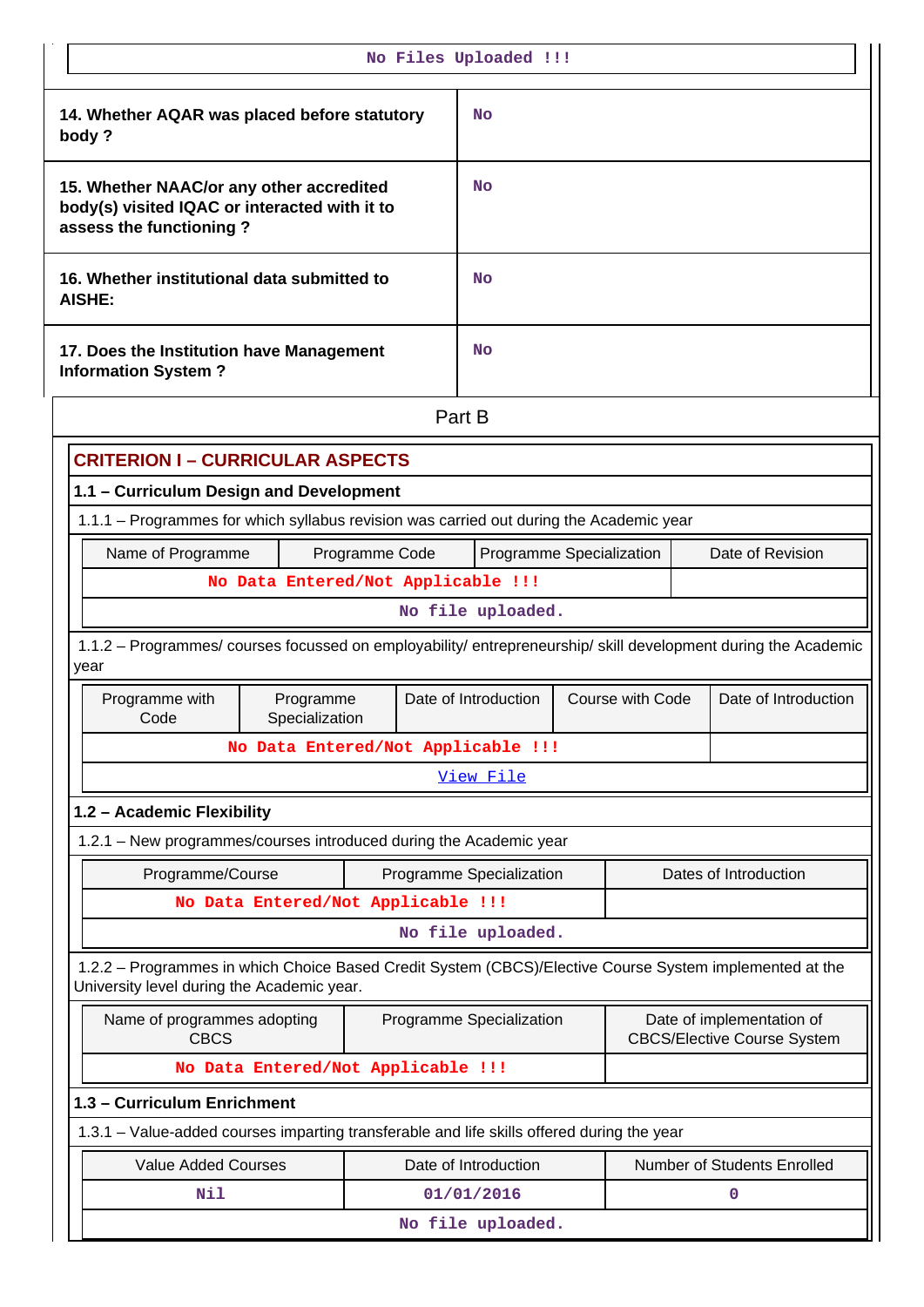| 1.3.2 – Field Projects / Internships under taken during the year                                                                                                                                                                                   |                          |           |                                                              |  |  |  |  |  |
|----------------------------------------------------------------------------------------------------------------------------------------------------------------------------------------------------------------------------------------------------|--------------------------|-----------|--------------------------------------------------------------|--|--|--|--|--|
| Project/Programme Title                                                                                                                                                                                                                            | Programme Specialization |           | No. of students enrolled for Field<br>Projects / Internships |  |  |  |  |  |
| <b>BSMS</b>                                                                                                                                                                                                                                        | Sowa Rigpa               |           | 17                                                           |  |  |  |  |  |
| No file uploaded.                                                                                                                                                                                                                                  |                          |           |                                                              |  |  |  |  |  |
| 1.4 - Feedback System                                                                                                                                                                                                                              |                          |           |                                                              |  |  |  |  |  |
| 1.4.1 – Whether structured feedback received from all the stakeholders.                                                                                                                                                                            |                          |           |                                                              |  |  |  |  |  |
| <b>Students</b>                                                                                                                                                                                                                                    |                          | Yes       |                                                              |  |  |  |  |  |
| Teachers                                                                                                                                                                                                                                           |                          | Yes       |                                                              |  |  |  |  |  |
| <b>Employers</b>                                                                                                                                                                                                                                   |                          | No.       |                                                              |  |  |  |  |  |
| Alumni                                                                                                                                                                                                                                             |                          | <b>No</b> |                                                              |  |  |  |  |  |
| Parents                                                                                                                                                                                                                                            |                          |           | N <sub>0</sub>                                               |  |  |  |  |  |
| 1.4.2 – How the feedback obtained is being analyzed and utilized for overall development of the institution?<br>(maximum 500 words)                                                                                                                |                          |           |                                                              |  |  |  |  |  |
| <b>Feedback Obtained</b>                                                                                                                                                                                                                           |                          |           |                                                              |  |  |  |  |  |
| Students: The feedback form the students is collected regularly through regular<br>feedback system developed by the Institute based on criterions the NAAC Manual<br>at the end of the semester. This feedback is analysed and the result obtained |                          |           |                                                              |  |  |  |  |  |

**so far is discussed in the meeting with Vice-chancellor as well as the faculty**

**members for address the shortcomings if any. • Alumni: Alumni Feedback is obtained during the Alumni meet. The Institute's alumni members are in varied fields in various countries and make suggestions for the upliftment of the Institute at par to the global Institutions. Their suggestions are considered by the Institute and implemented to the extent possible. • Academic Peer Group: Feedback is obtained from the academic peer group in the seminars, workshops, and meetings organized by the Institute or on other occasions. As per their suggestions, some of the professors are involved in Syllabus planning and are**

# **CRITERION II – TEACHING- LEARNING AND EVALUATION**

**also members of the Board of Studies.**

(UG)

## **2.1 – Student Enrolment and Profile**

2.1.1 – Demand Ratio during the year

| <b>Domand Ratio during the year</b>                           |                                                      |                                                      |                                                    |                                                    |                                           |  |  |  |
|---------------------------------------------------------------|------------------------------------------------------|------------------------------------------------------|----------------------------------------------------|----------------------------------------------------|-------------------------------------------|--|--|--|
| Name of the<br>Programme                                      | Programme<br>Specialization                          |                                                      | Number of seats<br>available                       | Number of<br>Application received                  | <b>Students Enrolled</b>                  |  |  |  |
| Shastri                                                       | <b>Buddhist</b><br>Philosophy                        |                                                      | 37                                                 | 92                                                 | 44                                        |  |  |  |
| Shastri                                                       |                                                      | 7<br>Bhot Jyotish                                    |                                                    | 0                                                  | 0                                         |  |  |  |
| <b>BFA</b>                                                    | Fine Arts                                            |                                                      | 10                                                 |                                                    | 0                                         |  |  |  |
| <b>BSMS</b>                                                   | Sowa Rigpa                                           |                                                      | 12                                                 | 11                                                 | 8                                         |  |  |  |
|                                                               |                                                      |                                                      | No file uploaded.                                  |                                                    |                                           |  |  |  |
| 2.2 - Catering to Student Diversity                           |                                                      |                                                      |                                                    |                                                    |                                           |  |  |  |
| 2.2.1 - Student - Full time teacher ratio (current year data) |                                                      |                                                      |                                                    |                                                    |                                           |  |  |  |
| Year                                                          | Number of<br>students enrolled<br>in the institution | Number of<br>students enrolled<br>in the institution | Number of<br>fulltime teachers<br>available in the | Number of<br>fulltime teachers<br>available in the | Number of<br>teachers<br>teaching both UG |  |  |  |

institution

institution

and PG courses

(PG)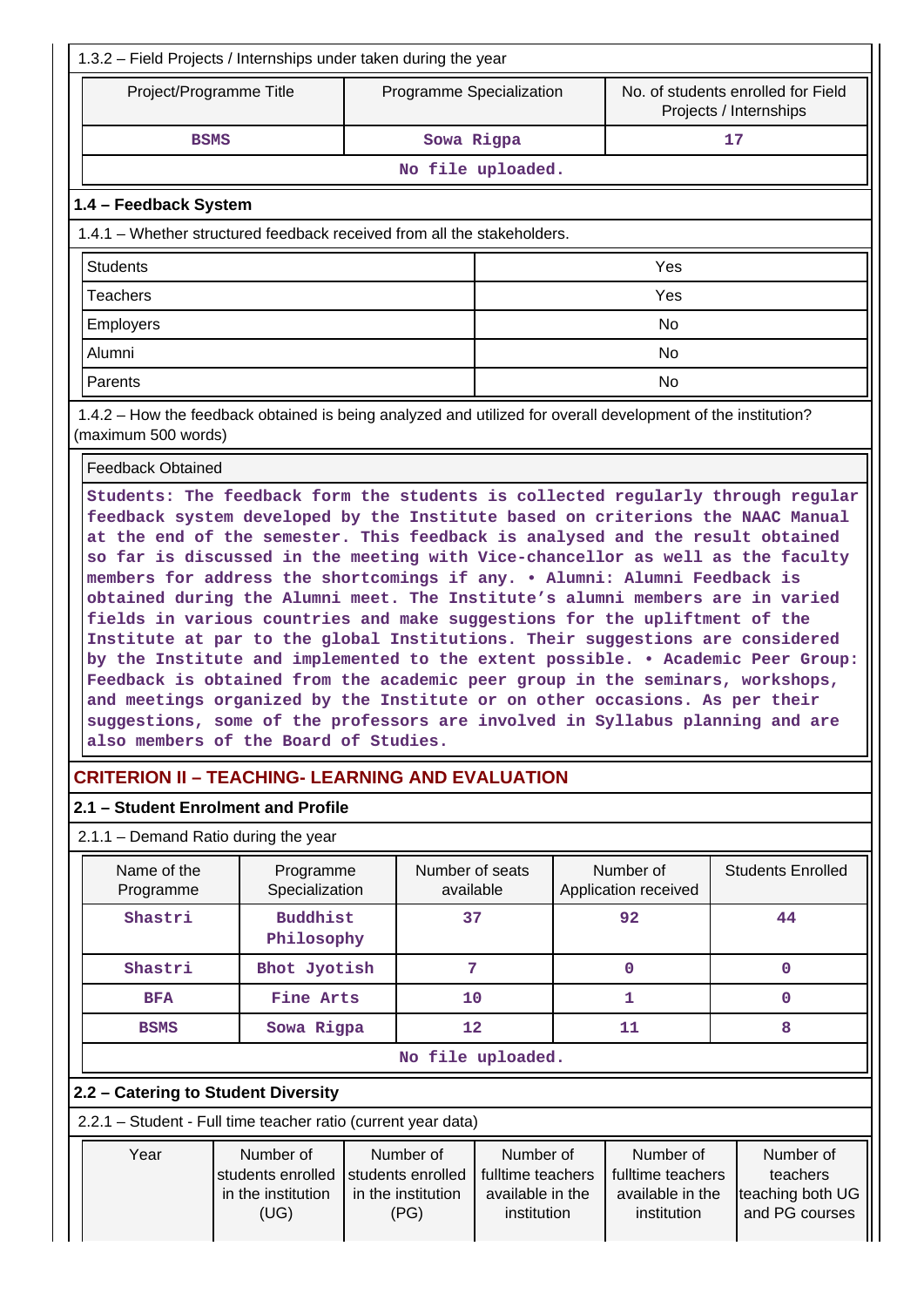|                                                                                                                                                                                                                                                                                                                                                                                                                                                                                                                                                                                                                                                  |                                                           |                         |                     |                                                                                                                          | teaching only UG   teaching only PG<br>courses |  | courses                                                                                                                         |                                                                                       |                                                                                                                     |
|--------------------------------------------------------------------------------------------------------------------------------------------------------------------------------------------------------------------------------------------------------------------------------------------------------------------------------------------------------------------------------------------------------------------------------------------------------------------------------------------------------------------------------------------------------------------------------------------------------------------------------------------------|-----------------------------------------------------------|-------------------------|---------------------|--------------------------------------------------------------------------------------------------------------------------|------------------------------------------------|--|---------------------------------------------------------------------------------------------------------------------------------|---------------------------------------------------------------------------------------|---------------------------------------------------------------------------------------------------------------------|
| 2016                                                                                                                                                                                                                                                                                                                                                                                                                                                                                                                                                                                                                                             | 138                                                       |                         |                     | 58                                                                                                                       | 85                                             |  | 0                                                                                                                               |                                                                                       | 20                                                                                                                  |
| 2.3 - Teaching - Learning Process                                                                                                                                                                                                                                                                                                                                                                                                                                                                                                                                                                                                                |                                                           |                         |                     |                                                                                                                          |                                                |  |                                                                                                                                 |                                                                                       |                                                                                                                     |
| 2.3.1 – Percentage of teachers using ICT for effective teaching with Learning Management Systems (LMS), E-<br>learning resources etc. (current year data)                                                                                                                                                                                                                                                                                                                                                                                                                                                                                        |                                                           |                         |                     |                                                                                                                          |                                                |  |                                                                                                                                 |                                                                                       |                                                                                                                     |
| Number of<br><b>Teachers on Roll</b>                                                                                                                                                                                                                                                                                                                                                                                                                                                                                                                                                                                                             | Number of<br>teachers using<br>ICT (LMS, e-<br>Resources) |                         |                     | Number of ICT<br>Numberof smart<br><b>ICT Tools and</b><br>enabled<br>classrooms<br>resources<br>available<br>Classrooms |                                                |  |                                                                                                                                 |                                                                                       | E-resources and<br>techniques used                                                                                  |
| 85                                                                                                                                                                                                                                                                                                                                                                                                                                                                                                                                                                                                                                               | 85                                                        |                         |                     | 6                                                                                                                        | 40                                             |  | $\mathbf 0$                                                                                                                     |                                                                                       | 10                                                                                                                  |
|                                                                                                                                                                                                                                                                                                                                                                                                                                                                                                                                                                                                                                                  |                                                           |                         |                     | View File of ICT Tools and resources                                                                                     |                                                |  |                                                                                                                                 |                                                                                       |                                                                                                                     |
|                                                                                                                                                                                                                                                                                                                                                                                                                                                                                                                                                                                                                                                  |                                                           |                         |                     | View File of E-resources and techniques used                                                                             |                                                |  |                                                                                                                                 |                                                                                       |                                                                                                                     |
| 2.3.2 - Students mentoring system available in the institution? Give details. (maximum 500 words)                                                                                                                                                                                                                                                                                                                                                                                                                                                                                                                                                |                                                           |                         |                     |                                                                                                                          |                                                |  |                                                                                                                                 |                                                                                       |                                                                                                                     |
| All the students are mentored in each academic year on regular basis by their respective allotted teacher. Apart<br>from academic issues, their interpersonal and family issues are also addressed and if needed they are also<br>referred to the Institute counsellor. The student-mentor ratio is almost 1:6 in the Institute. In this whole process<br>there is confidential clause about data and information collected from students. The faculty members maintain<br>close rapport with the students (especially the students from the major course) and assist them in various<br>aspects pertaining to their career and personal issues. |                                                           |                         |                     |                                                                                                                          |                                                |  |                                                                                                                                 |                                                                                       |                                                                                                                     |
| Number of students enrolled in the<br>Number of fulltime teachers<br>Mentor: Mentee Ratio<br>institution                                                                                                                                                                                                                                                                                                                                                                                                                                                                                                                                         |                                                           |                         |                     |                                                                                                                          |                                                |  |                                                                                                                                 |                                                                                       |                                                                                                                     |
| 196                                                                                                                                                                                                                                                                                                                                                                                                                                                                                                                                                                                                                                              |                                                           |                         |                     | 85                                                                                                                       |                                                |  |                                                                                                                                 |                                                                                       | 1:3                                                                                                                 |
| 2.4 - Teacher Profile and Quality                                                                                                                                                                                                                                                                                                                                                                                                                                                                                                                                                                                                                |                                                           |                         |                     |                                                                                                                          |                                                |  |                                                                                                                                 |                                                                                       |                                                                                                                     |
| 2.4.1 - Number of full time teachers appointed during the year                                                                                                                                                                                                                                                                                                                                                                                                                                                                                                                                                                                   |                                                           |                         |                     |                                                                                                                          |                                                |  |                                                                                                                                 |                                                                                       |                                                                                                                     |
| No. of sanctioned<br>positions                                                                                                                                                                                                                                                                                                                                                                                                                                                                                                                                                                                                                   |                                                           | No. of filled positions |                     | Vacant positions                                                                                                         |                                                |  | Positions filled during<br>the current year                                                                                     |                                                                                       | No. of faculty with<br>Ph.D                                                                                         |
| 63                                                                                                                                                                                                                                                                                                                                                                                                                                                                                                                                                                                                                                               |                                                           | 38                      |                     | 25                                                                                                                       |                                                |  | $\mathbf 0$                                                                                                                     |                                                                                       | 37                                                                                                                  |
| International level from Government, recognised bodies during the year)                                                                                                                                                                                                                                                                                                                                                                                                                                                                                                                                                                          |                                                           |                         |                     |                                                                                                                          |                                                |  |                                                                                                                                 |                                                                                       | 2.4.2 – Honours and recognition received by teachers (received awards, recognition, fellowships at State, National, |
| Year of Award                                                                                                                                                                                                                                                                                                                                                                                                                                                                                                                                                                                                                                    |                                                           |                         | international level | Name of full time teachers<br>receiving awards from<br>state level, national level,                                      | Designation                                    |  |                                                                                                                                 | Name of the award,<br>fellowship, received from<br>Government or recognized<br>bodies |                                                                                                                     |
| 2016                                                                                                                                                                                                                                                                                                                                                                                                                                                                                                                                                                                                                                             | Jampa Chophel                                             |                         |                     |                                                                                                                          | Assistant Professor                            |  |                                                                                                                                 |                                                                                       | Tibet House, Delhi,<br>Govt. Agency, Under<br>MOC, Government of<br>India                                           |
| 2016<br>D.D Chaturvedi                                                                                                                                                                                                                                                                                                                                                                                                                                                                                                                                                                                                                           |                                                           |                         | Associate Professor |                                                                                                                          |                                                |  | Vikram Kalidas<br>Puraskar, conferred<br>by Haryana<br>Governer, Kaptan<br>Singh Solanki,<br>Vikram University,<br>Ujjian (M.P) |                                                                                       |                                                                                                                     |
| 2016                                                                                                                                                                                                                                                                                                                                                                                                                                                                                                                                                                                                                                             |                                                           |                         |                     | D.D Chaturvedi                                                                                                           | Associate Professor                            |  |                                                                                                                                 |                                                                                       | Sanskrit Seva<br>Samman, SSVV,<br>Varanasi                                                                          |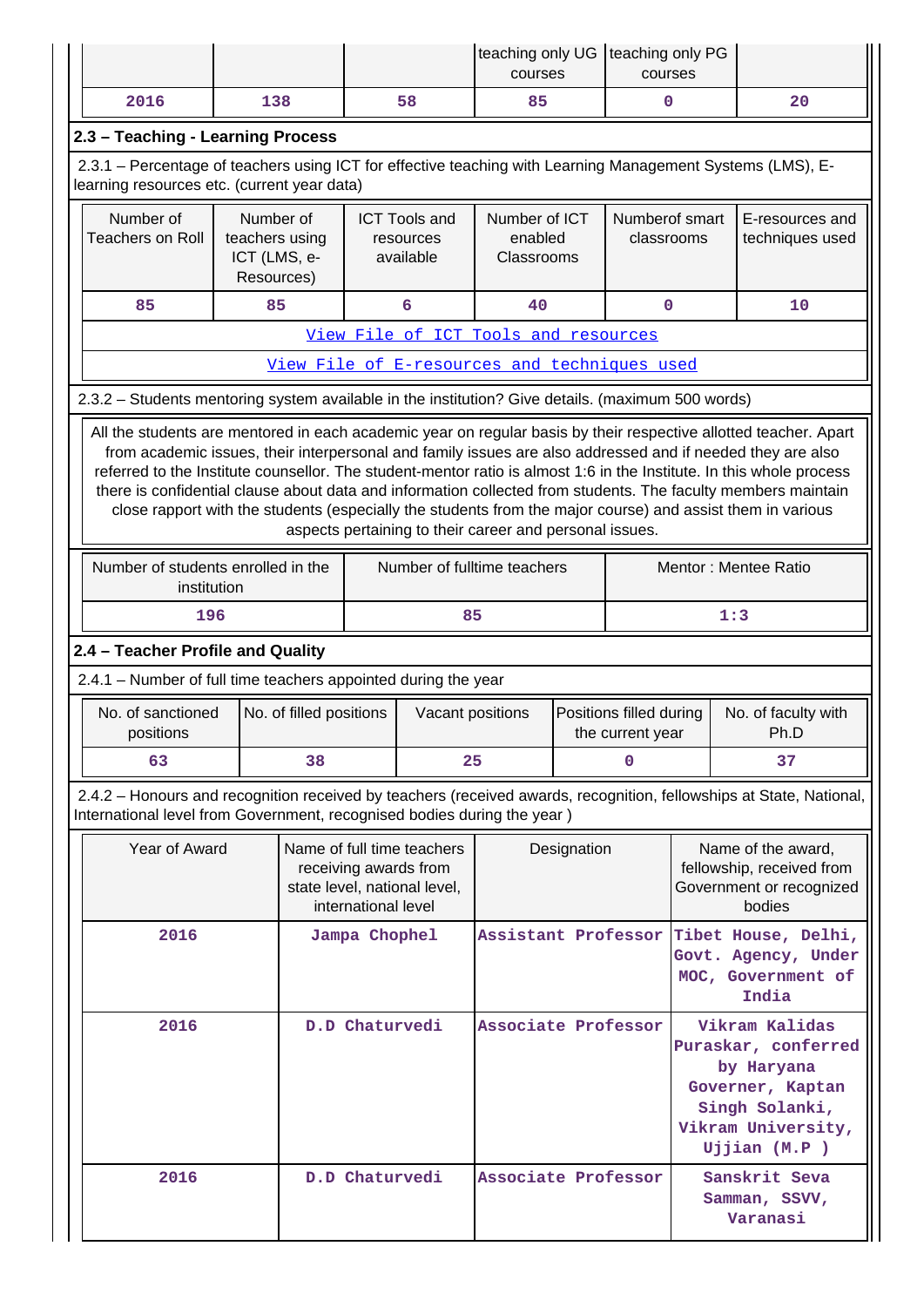| 2016                                                                                                                                                                                                   | Ngawang Samten                                                             |                               |                                                                       | Vice Chancellor<br>Vaishakh Samman |                                                                |                                                                                                                    |  |  |  |
|--------------------------------------------------------------------------------------------------------------------------------------------------------------------------------------------------------|----------------------------------------------------------------------------|-------------------------------|-----------------------------------------------------------------------|------------------------------------|----------------------------------------------------------------|--------------------------------------------------------------------------------------------------------------------|--|--|--|
| No file uploaded.                                                                                                                                                                                      |                                                                            |                               |                                                                       |                                    |                                                                |                                                                                                                    |  |  |  |
| 2.5 - Evaluation Process and Reforms                                                                                                                                                                   |                                                                            |                               |                                                                       |                                    |                                                                |                                                                                                                    |  |  |  |
| the year                                                                                                                                                                                               |                                                                            |                               |                                                                       |                                    |                                                                | 2.5.1 – Number of days from the date of semester-end/ year- end examination till the declaration of results during |  |  |  |
| Programme Name                                                                                                                                                                                         | Programme Code                                                             |                               | Semester/year                                                         |                                    | Last date of the last<br>semester-end/year-<br>end examination | Date of declaration of<br>results of semester-<br>end/year-end<br>examination                                      |  |  |  |
| Shastri                                                                                                                                                                                                | UGP                                                                        |                               | Semester <sub>2</sub>                                                 |                                    | 19/05/2017                                                     | 12/07/2017                                                                                                         |  |  |  |
| Acharya                                                                                                                                                                                                | <b>PGP</b>                                                                 |                               | Semester <sub>2</sub>                                                 |                                    | 19/05/2017                                                     | 12/07/2017                                                                                                         |  |  |  |
| Shastri                                                                                                                                                                                                | UGJ                                                                        |                               | Semester <sub>2</sub>                                                 |                                    | 19/05/2017                                                     | 12/07/2017                                                                                                         |  |  |  |
| <b>BFA</b>                                                                                                                                                                                             | <b>UGF</b>                                                                 |                               | Semester <sub>2</sub>                                                 |                                    | 19/05/2017                                                     | 12/07/2017                                                                                                         |  |  |  |
| <b>MFA</b>                                                                                                                                                                                             | <b>PGF</b>                                                                 |                               | Semester <sub>2</sub>                                                 |                                    | 19/05/2017                                                     | 12/07/2017                                                                                                         |  |  |  |
| <b>BSMS</b>                                                                                                                                                                                            | UGS                                                                        |                               | Semester <sub>2</sub>                                                 |                                    | 19/05/2017                                                     | 12/07/2017                                                                                                         |  |  |  |
| <b>B.A.BEd</b>                                                                                                                                                                                         | <b>UGAE</b>                                                                |                               | Semester <sub>2</sub>                                                 |                                    | 19/05/2017                                                     | 12/07/2017                                                                                                         |  |  |  |
|                                                                                                                                                                                                        |                                                                            |                               | No file uploaded.                                                     |                                    |                                                                |                                                                                                                    |  |  |  |
| the examinations during the year                                                                                                                                                                       |                                                                            |                               |                                                                       |                                    |                                                                | 2.5.2 - Average percentage of Student complaints/grievances about evaluation against total number appeared in      |  |  |  |
| Number of complaints or grievances<br>Total number of students appeared<br>Percentage<br>about evaluation<br>in the examination                                                                        |                                                                            |                               |                                                                       |                                    |                                                                |                                                                                                                    |  |  |  |
| 30                                                                                                                                                                                                     |                                                                            |                               | 231                                                                   |                                    |                                                                | 13%                                                                                                                |  |  |  |
|                                                                                                                                                                                                        | 2.6 - Student Performance and Learning Outcomes                            |                               |                                                                       |                                    |                                                                |                                                                                                                    |  |  |  |
| 2.6.1 - Program outcomes, program specific outcomes and course outcomes for all programs offered by the<br>institution are stated and displayed in website of the institution (to provide the weblink) |                                                                            |                               |                                                                       |                                    |                                                                |                                                                                                                    |  |  |  |
|                                                                                                                                                                                                        | https://www.cihts.ac.in/webpage/cmspage.aspx?catid=119&postid=232&BrCode=1 |                               |                                                                       |                                    |                                                                |                                                                                                                    |  |  |  |
| 2.6.2 - Pass percentage of students                                                                                                                                                                    |                                                                            |                               |                                                                       |                                    |                                                                |                                                                                                                    |  |  |  |
| Programme<br>Code                                                                                                                                                                                      | Programme<br>Name                                                          | Programme<br>Specialization   | Number of<br>students<br>appeared in the<br>final year<br>examination |                                    | Number of<br>students passed<br>in final year<br>examination   | Pass Percentage                                                                                                    |  |  |  |
| <b>UGP</b>                                                                                                                                                                                             | Shastri                                                                    | <b>Buddhist</b><br>Philosophy | 28                                                                    |                                    | 17                                                             | 61%                                                                                                                |  |  |  |
| PGP                                                                                                                                                                                                    | Acharya                                                                    | <b>Buddhist</b><br>Philosophy | 25                                                                    |                                    | 22                                                             | 88%                                                                                                                |  |  |  |
| <b>UGF</b>                                                                                                                                                                                             | <b>BFA</b>                                                                 | Fine Arts                     | 1                                                                     |                                    | 1                                                              | 100%                                                                                                               |  |  |  |
|                                                                                                                                                                                                        |                                                                            |                               |                                                                       |                                    |                                                                |                                                                                                                    |  |  |  |
| <b>PGF</b>                                                                                                                                                                                             | <b>MFA</b>                                                                 | Fine Arts                     | 1                                                                     |                                    | 1                                                              | 100%                                                                                                               |  |  |  |
| <b>UGS</b>                                                                                                                                                                                             | <b>BSMS</b>                                                                | Sowa Rigpa                    | 3                                                                     |                                    | $\overline{2}$                                                 | 67%                                                                                                                |  |  |  |
|                                                                                                                                                                                                        |                                                                            |                               | No file uploaded.                                                     |                                    |                                                                |                                                                                                                    |  |  |  |

 2.7.1 – Student Satisfaction Survey (SSS) on overall institutional performance (Institution may design the questionnaire) (results and details be provided as weblink)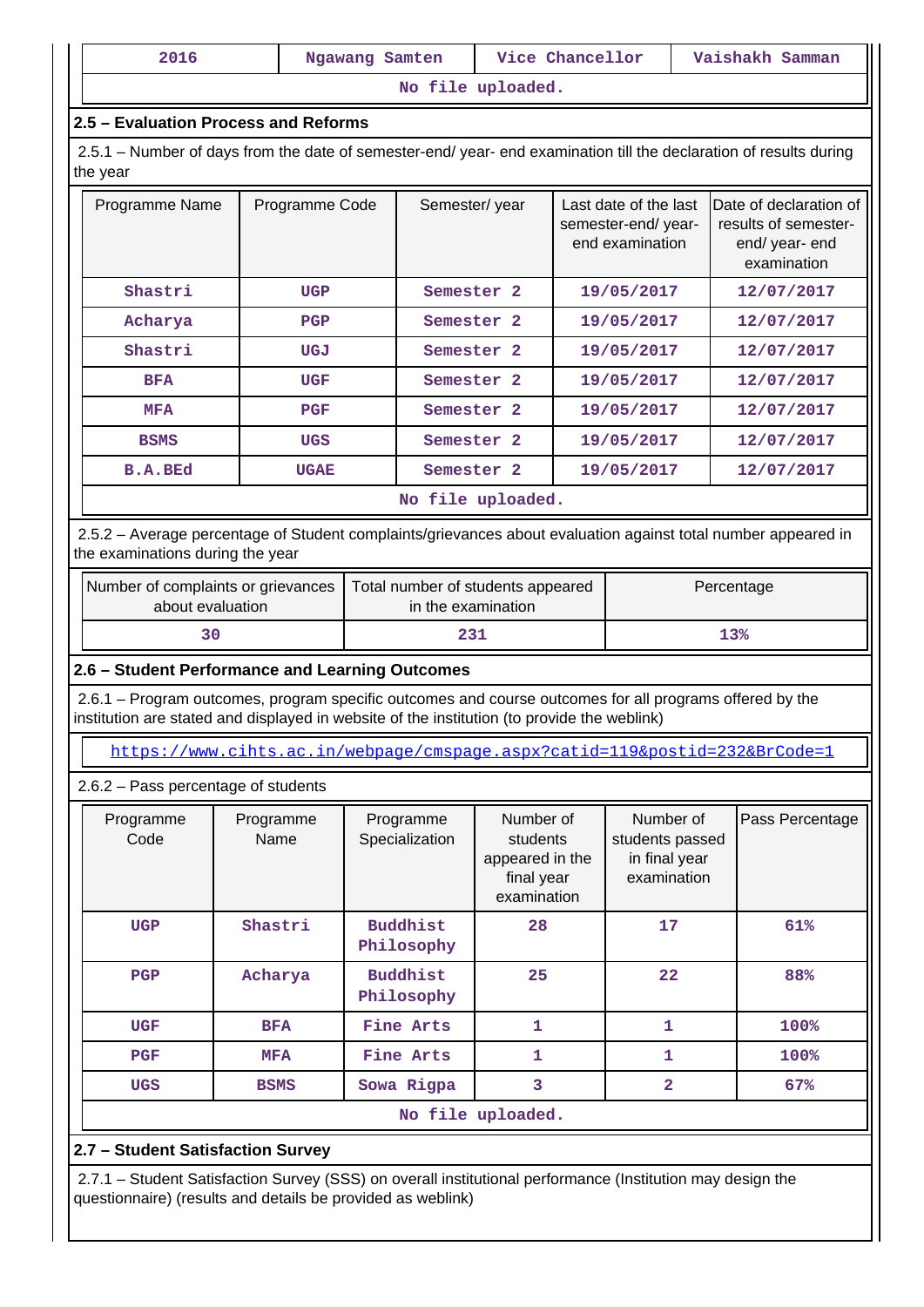| Nil                                                        |                                                  |                                                                                   |                                                                                                               |            |                           |                                    |  |  |
|------------------------------------------------------------|--------------------------------------------------|-----------------------------------------------------------------------------------|---------------------------------------------------------------------------------------------------------------|------------|---------------------------|------------------------------------|--|--|
| <b>CRITERION III – RESEARCH, INNOVATIONS AND EXTENSION</b> |                                                  |                                                                                   |                                                                                                               |            |                           |                                    |  |  |
| 3.1 - Promotion of Research and Facilities                 |                                                  |                                                                                   |                                                                                                               |            |                           |                                    |  |  |
|                                                            |                                                  |                                                                                   | 3.1.1 - Teachers awarded National/International fellowship for advanced studies/ research during the year     |            |                           |                                    |  |  |
| <b>Type</b>                                                | Name of the teacher<br>awarded the<br>fellowship |                                                                                   | Name of the award                                                                                             |            | Date of award             | Awarding agency                    |  |  |
| National                                                   | Jampa Chophel                                    |                                                                                   | Tibet House,<br>Delhi, Govt.<br>Agency, Under<br>MOC, Government<br>of India                                  | 16/08/2016 |                           | Tibet House,<br>Delhi              |  |  |
|                                                            |                                                  |                                                                                   | No file uploaded.                                                                                             |            |                           |                                    |  |  |
| enrolled during the year                                   |                                                  |                                                                                   | 3.1.2 - Number of JRFs, SRFs, Post Doctoral Fellows, Research Associates and other fellows in the Institution |            |                           |                                    |  |  |
| Name of Research fellowship                                |                                                  |                                                                                   | Duration of the fellowship                                                                                    |            |                           | <b>Funding Agency</b>              |  |  |
| Nil                                                        |                                                  |                                                                                   | $\Omega$                                                                                                      |            |                           | Nil                                |  |  |
|                                                            |                                                  |                                                                                   | No file uploaded.                                                                                             |            |                           |                                    |  |  |
| 3.2 - Resource Mobilization for Research                   |                                                  |                                                                                   |                                                                                                               |            |                           |                                    |  |  |
|                                                            |                                                  |                                                                                   | 3.2.1 - Research funds sanctioned and received from various agencies, industry and other organisations        |            |                           |                                    |  |  |
| Nature of the Project                                      | Duration                                         |                                                                                   | Name of the funding<br>agency                                                                                 |            | Total grant<br>sanctioned | Amount received<br>during the year |  |  |
| Major Projects                                             | 1825                                             |                                                                                   | Dalai Lama<br>Trust                                                                                           | 70         |                           | 14                                 |  |  |
| Major Projects                                             | 1095                                             |                                                                                   | Hangzou<br><b>Buddhist</b><br>Academy                                                                         | 2.5        |                           | 0.83                               |  |  |
| Major Projects                                             | 730                                              | Tibet House,<br>Delhi, funded<br>by the Ministry<br>of Culture,<br>govt. of India |                                                                                                               |            | 2.4                       | 1.2                                |  |  |
|                                                            |                                                  |                                                                                   | No file uploaded.                                                                                             |            |                           |                                    |  |  |
| 3.3 - Innovation Ecosystem                                 |                                                  |                                                                                   |                                                                                                               |            |                           |                                    |  |  |
| practices during the year                                  |                                                  |                                                                                   | 3.3.1 - Workshops/Seminars Conducted on Intellectual Property Rights (IPR) and Industry-Academia Innovative   |            |                           |                                    |  |  |
| Title of workshop/seminar                                  |                                                  |                                                                                   | Name of the Dept.                                                                                             |            |                           | Date                               |  |  |
| Nil                                                        |                                                  |                                                                                   | Nil                                                                                                           |            |                           | 01/01/2016                         |  |  |
|                                                            |                                                  |                                                                                   | No file uploaded.                                                                                             |            |                           |                                    |  |  |
|                                                            |                                                  |                                                                                   | 3.3.2 - Awards for Innovation won by Institution/Teachers/Research scholars/Students during the year          |            |                           |                                    |  |  |
| Title of the innovation                                    | Name of Awardee                                  |                                                                                   | Awarding Agency                                                                                               |            | Date of award             | Category                           |  |  |
| Nil                                                        | Nil                                              |                                                                                   | Nil                                                                                                           |            | 01/01/2016                | Nil                                |  |  |
|                                                            |                                                  |                                                                                   | No file uploaded.                                                                                             |            |                           |                                    |  |  |
|                                                            |                                                  |                                                                                   |                                                                                                               |            |                           |                                    |  |  |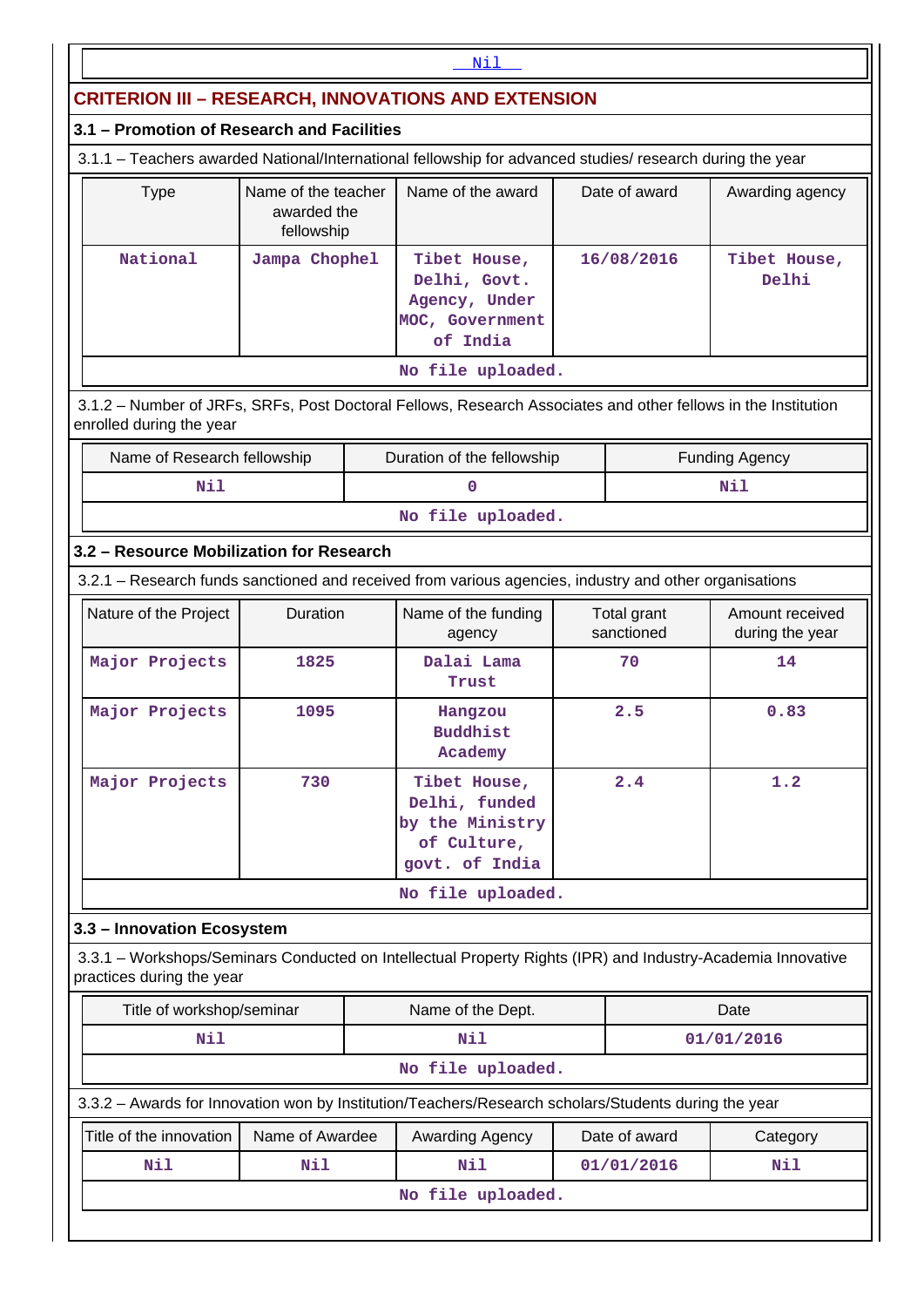| 3.3.3 - No. of Incubation centre created, start-ups incubated on campus during the year                                                                    |                                                           |                        |                                                  |                         |                         |              |                                   |  |
|------------------------------------------------------------------------------------------------------------------------------------------------------------|-----------------------------------------------------------|------------------------|--------------------------------------------------|-------------------------|-------------------------|--------------|-----------------------------------|--|
| Incubation<br>Center                                                                                                                                       | Name                                                      |                        | Sponsered By                                     | Name of the<br>Start-up | Nature of Start-<br>up  |              | Date of<br>Commencement           |  |
| Nil                                                                                                                                                        | Nil                                                       |                        | Nil                                              | Nil                     | Nil                     |              | 01/01/2016                        |  |
|                                                                                                                                                            |                                                           |                        |                                                  | No file uploaded.       |                         |              |                                   |  |
| 3.4 - Research Publications and Awards                                                                                                                     |                                                           |                        |                                                  |                         |                         |              |                                   |  |
| $3.4.1$ – Ph. Ds awarded during the year                                                                                                                   |                                                           |                        |                                                  |                         |                         |              |                                   |  |
|                                                                                                                                                            |                                                           | Name of the Department |                                                  |                         | Number of PhD's Awarded |              |                                   |  |
|                                                                                                                                                            | Nil                                                       |                        |                                                  |                         | 0                       |              |                                   |  |
| 3.4.2 - Research Publications in the Journals notified on UGC website during the year                                                                      |                                                           |                        |                                                  |                         |                         |              |                                   |  |
| <b>Type</b>                                                                                                                                                |                                                           |                        | Department                                       | Number of Publication   |                         |              | Average Impact Factor (if<br>any) |  |
| National                                                                                                                                                   |                                                           |                        | Classical and<br>Modern Language                 | 7                       |                         |              | 0                                 |  |
| National                                                                                                                                                   |                                                           |                        | Dictionary<br>Department                         | $\overline{\mathbf{2}}$ |                         |              | 0                                 |  |
|                                                                                                                                                            | National                                                  |                        | Rare Buddhist Text<br>and Research<br>Department | 10                      |                         |              | $\mathbf 0$                       |  |
| National                                                                                                                                                   |                                                           |                        | Restoration                                      | $\overline{2}$          |                         | 0            |                                   |  |
| National                                                                                                                                                   |                                                           |                        | <b>Fine Arts</b>                                 | 1                       |                         | 0            |                                   |  |
|                                                                                                                                                            | National<br>Mool Shastra                                  |                        | 1                                                |                         | 0                       |              |                                   |  |
| National                                                                                                                                                   |                                                           |                        | Sanskrit                                         | $\overline{2}$          |                         | $\mathbf{O}$ |                                   |  |
| National                                                                                                                                                   |                                                           |                        | Social Science                                   | 3                       |                         | 0            |                                   |  |
| National                                                                                                                                                   |                                                           |                        | Translation                                      | 1                       |                         |              | 0                                 |  |
| National                                                                                                                                                   |                                                           |                        | Tibetan Language<br>and literature               | $\overline{2}$          |                         |              | 0                                 |  |
|                                                                                                                                                            |                                                           |                        |                                                  | No file uploaded.       |                         |              |                                   |  |
| 3.4.3 - Books and Chapters in edited Volumes / Books published, and papers in National/International Conference<br>Proceedings per Teacher during the year |                                                           |                        |                                                  |                         |                         |              |                                   |  |
|                                                                                                                                                            | Department                                                |                        |                                                  |                         | Number of Publication   |              |                                   |  |
|                                                                                                                                                            |                                                           | Translation            |                                                  |                         | $\overline{a}$          |              |                                   |  |
|                                                                                                                                                            | Bhot Jyotish                                              |                        |                                                  |                         | $\overline{a}$          |              |                                   |  |
|                                                                                                                                                            | Moolshastra                                               |                        |                                                  |                         | 8                       |              |                                   |  |
|                                                                                                                                                            |                                                           | Social Science         |                                                  |                         | 3                       |              |                                   |  |
|                                                                                                                                                            | Sanskrit                                                  |                        |                                                  |                         | 8                       |              |                                   |  |
| Department of Rare Buddhist Texts                                                                                                                          | Research                                                  |                        |                                                  |                         | 16                      |              |                                   |  |
|                                                                                                                                                            | Fine Arts                                                 |                        |                                                  | 3                       |                         |              |                                   |  |
| Classical and Modern Language                                                                                                                              |                                                           |                        |                                                  |                         | 18                      |              |                                   |  |
|                                                                                                                                                            |                                                           |                        |                                                  | No file uploaded.       |                         |              |                                   |  |
|                                                                                                                                                            | 3.4.4 - Patents published/awarded/applied during the year |                        |                                                  |                         |                         |              |                                   |  |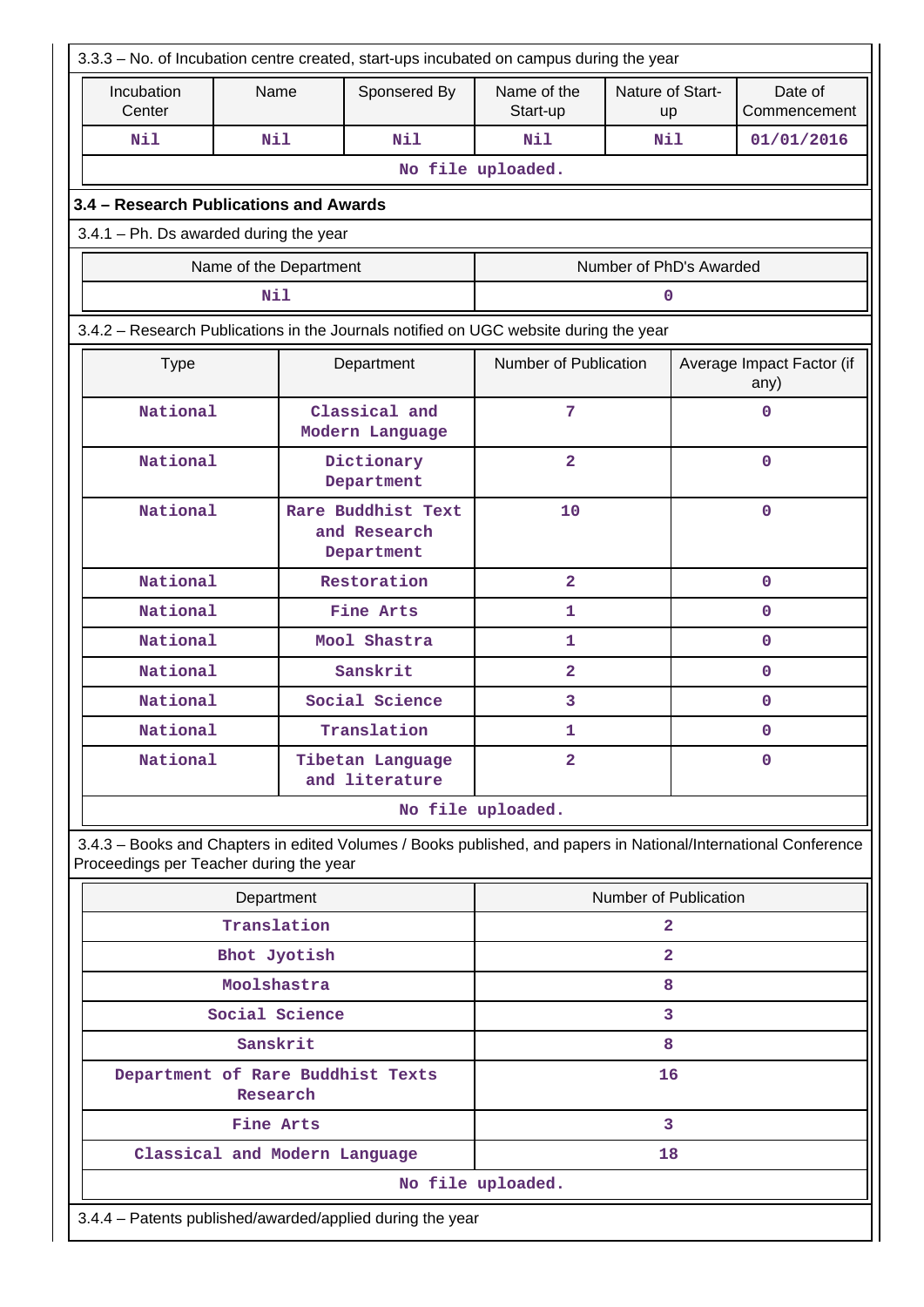|                                                                                    | <b>Patent Details</b>   |                   |                   | Patent status                                                     |                        |                                  | <b>Patent Number</b>                                                                                                                  |                                                                    |   | Date of Award                                                                                                      |
|------------------------------------------------------------------------------------|-------------------------|-------------------|-------------------|-------------------------------------------------------------------|------------------------|----------------------------------|---------------------------------------------------------------------------------------------------------------------------------------|--------------------------------------------------------------------|---|--------------------------------------------------------------------------------------------------------------------|
|                                                                                    | Nil                     |                   |                   | Filed                                                             |                        |                                  | Nil                                                                                                                                   |                                                                    |   | 01/01/2016                                                                                                         |
|                                                                                    |                         |                   |                   |                                                                   | No file uploaded.      |                                  |                                                                                                                                       |                                                                    |   |                                                                                                                    |
|                                                                                    |                         |                   |                   | Web of Science or PubMed/ Indian Citation Index                   |                        |                                  |                                                                                                                                       |                                                                    |   | 3.4.5 - Bibliometrics of the publications during the last academic year based on average citation index in Scopus/ |
| Title of the<br>Paper                                                              |                         |                   | Name of<br>Author | Title of journal<br>publication                                   |                        | <b>Citation Index</b><br>Year of |                                                                                                                                       | Institutional<br>affiliation as<br>mentioned in<br>the publication |   | Number of<br>citations<br>excluding self<br>citation                                                               |
| Nil                                                                                |                         |                   | Nil               | Nil                                                               | 2017                   |                                  | $\mathbf 0$                                                                                                                           | Nil                                                                |   | $\mathbf 0$                                                                                                        |
|                                                                                    |                         |                   |                   |                                                                   | No file uploaded.      |                                  |                                                                                                                                       |                                                                    |   |                                                                                                                    |
|                                                                                    |                         |                   |                   |                                                                   |                        |                                  | 3.4.6 - h-Index of the Institutional Publications during the year. (based on Scopus/ Web of science)                                  |                                                                    |   |                                                                                                                    |
| Title of the<br>Paper                                                              |                         | Name of<br>Author |                   | Title of journal                                                  | Year of<br>publication |                                  | h-index                                                                                                                               | Number of<br>citations<br>excluding self<br>citation               |   | Institutional<br>affiliation as<br>mentioned in<br>the publication                                                 |
| Nil                                                                                |                         |                   | Nil               | Nil                                                               | 2017                   |                                  | $\mathbf 0$                                                                                                                           | $\mathbf 0$                                                        |   | Nil                                                                                                                |
|                                                                                    |                         |                   |                   |                                                                   | No file uploaded.      |                                  |                                                                                                                                       |                                                                    |   |                                                                                                                    |
| 3.4.7 - Faculty participation in Seminars/Conferences and Symposia during the year |                         |                   |                   |                                                                   |                        |                                  |                                                                                                                                       |                                                                    |   |                                                                                                                    |
| Number of Faculty<br>International                                                 |                         |                   |                   |                                                                   | National               |                                  | <b>State</b>                                                                                                                          |                                                                    |   | Local                                                                                                              |
| Attended/Semina<br>rs/Workshops                                                    |                         |                   |                   | $\overline{a}$                                                    | 13                     |                                  | 0                                                                                                                                     |                                                                    |   | 0                                                                                                                  |
|                                                                                    | Presented<br>papers     |                   |                   | 4                                                                 | 8                      |                                  | $\mathbf 0$                                                                                                                           |                                                                    |   | $\mathbf 0$                                                                                                        |
|                                                                                    | Resource<br>persons     |                   |                   | 0                                                                 | 7                      |                                  | 0                                                                                                                                     |                                                                    |   | $\mathbf 0$                                                                                                        |
|                                                                                    |                         |                   |                   |                                                                   | No file uploaded.      |                                  |                                                                                                                                       |                                                                    |   |                                                                                                                    |
| 3.5 - Consultancy                                                                  |                         |                   |                   |                                                                   |                        |                                  |                                                                                                                                       |                                                                    |   |                                                                                                                    |
|                                                                                    |                         |                   |                   | 3.5.1 - Revenue generated from Consultancy during the year        |                        |                                  |                                                                                                                                       |                                                                    |   |                                                                                                                    |
| Name of the Consultan(s)                                                           | department              |                   |                   | Name of consultancy<br>project                                    |                        |                                  | Consulting/Sponsoring<br>Agency                                                                                                       |                                                                    |   | Revenue generated<br>(amount in rupees)                                                                            |
| Pema Gyalpo, Jampa                                                                 | Samten, Penpa<br>Dorjee |                   |                   | Digitization of<br>Manuscripts at<br>Gaden Monastery,<br>Mongolia |                        |                                  | Government of<br>India, Ministry of<br>Culture, BTI<br>section, D- Block,<br>puratatva Bhawan,<br>GPO Complex, INA<br>NewDelhi-110023 |                                                                    | 0 |                                                                                                                    |
| Dr. Anirban Dash                                                                   |                         |                   |                   | Lingustics<br>Consultancy                                         |                        |                                  | Muktabodha<br>Indological<br>Research Institute<br>(MIRI)                                                                             |                                                                    |   | $\mathbf{0}$                                                                                                       |
|                                                                                    |                         |                   |                   |                                                                   | No file uploaded.      |                                  |                                                                                                                                       |                                                                    |   |                                                                                                                    |
|                                                                                    |                         |                   |                   |                                                                   |                        |                                  | 3.5.2 - Revenue generated from Corporate Training by the institution during the year                                                  |                                                                    |   |                                                                                                                    |
|                                                                                    | Name of the             |                   |                   | Title of the                                                      | Agency seeking /       |                                  | Revenue generated                                                                                                                     |                                                                    |   | Number of trainees                                                                                                 |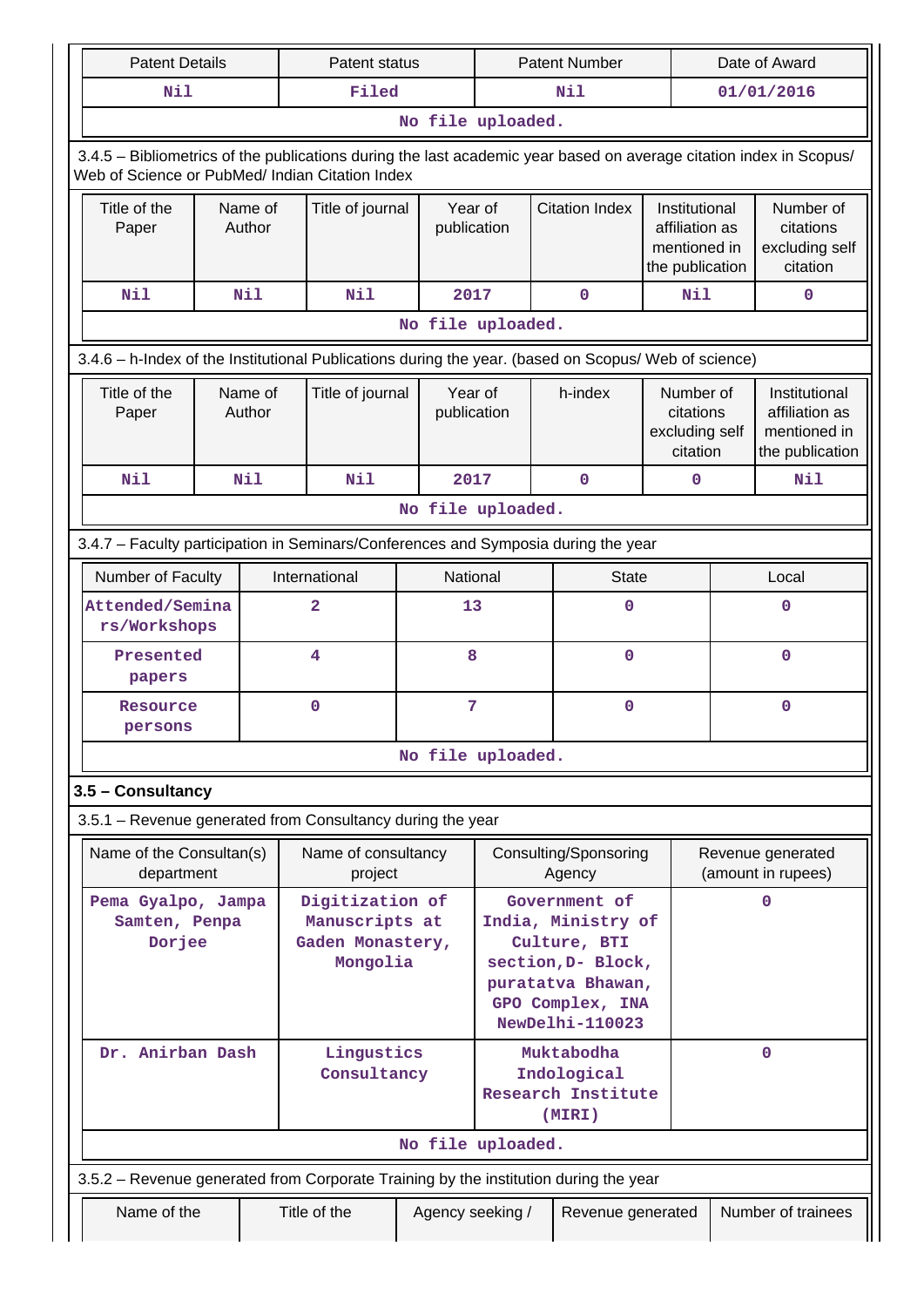| Consultan(s)<br>department                                                                                                                                                                                         |  | programme                                       | training             |    | (amount in rupees)                                       |                                                          |                                            |  |
|--------------------------------------------------------------------------------------------------------------------------------------------------------------------------------------------------------------------|--|-------------------------------------------------|----------------------|----|----------------------------------------------------------|----------------------------------------------------------|--------------------------------------------|--|
| Nil                                                                                                                                                                                                                |  | Nil                                             | Nil                  |    | $\mathbf{0}$                                             |                                                          | 0                                          |  |
|                                                                                                                                                                                                                    |  |                                                 | No file uploaded.    |    |                                                          |                                                          |                                            |  |
| 3.6 - Extension Activities                                                                                                                                                                                         |  |                                                 |                      |    |                                                          |                                                          |                                            |  |
| 3.6.1 – Number of extension and outreach programmes conducted in collaboration with industry, community and<br>Non- Government Organisations through NSS/NCC/Red cross/Youth Red Cross (YRC) etc., during the year |  |                                                 |                      |    |                                                          |                                                          |                                            |  |
| Title of the activities                                                                                                                                                                                            |  | Organising unit/agency/<br>collaborating agency |                      |    | Number of teachers<br>participated in such<br>activities | Number of students<br>participated in such<br>activities |                                            |  |
| Cleanliness<br>awareness drive in<br>Navapura Village<br>U.P                                                                                                                                                       |  | CIHTS, Varanasi                                 |                      | 5. |                                                          |                                                          | 90                                         |  |
| Marathon Race from<br>University campus<br>to Sarnath                                                                                                                                                              |  | CIHTS, Varanasi                                 |                      |    | 3                                                        |                                                          | 85                                         |  |
| Street Drama on<br>Cleanliness<br>"Swacchta Chakra at<br>Haweliya Choraha                                                                                                                                          |  | CIHTS, Varanasi                                 |                      |    | $\mathbf{1}$                                             |                                                          | 19                                         |  |
| Marathon Race to<br>Sarnath to increase<br>awareness for<br>Cleanliness                                                                                                                                            |  | CIHTS, Varanasi                                 |                      |    | $\overline{2}$                                           |                                                          | 88                                         |  |
| Cleanliness<br>awareness drive in<br>Navapura Village<br>U.P                                                                                                                                                       |  | CIHTS, Varanasi                                 |                      |    | 3                                                        |                                                          | 90                                         |  |
| Marathon Race to<br>Sarnath                                                                                                                                                                                        |  | CIHTS, Varanasi                                 |                      |    | 4                                                        |                                                          | 105                                        |  |
| Cleanliness Drive<br>in residential<br>premises and roads                                                                                                                                                          |  | CIHTS, Varanasi                                 |                      |    | 4                                                        |                                                          | 85                                         |  |
| Street Drama on<br>Cleanliness "Le Le<br>Jhadu Aa jaau"                                                                                                                                                            |  | CIHTS, Varanasi                                 |                      |    | $\overline{2}$                                           |                                                          | 21                                         |  |
|                                                                                                                                                                                                                    |  |                                                 | No file uploaded.    |    |                                                          |                                                          |                                            |  |
| 3.6.2 - Awards and recognition received for extension activities from Government and other recognized bodies<br>during the year                                                                                    |  |                                                 |                      |    |                                                          |                                                          |                                            |  |
| Name of the activity                                                                                                                                                                                               |  | Award/Recognition                               |                      |    | <b>Awarding Bodies</b>                                   |                                                          | Number of students<br><b>Benefited</b>     |  |
| Nil                                                                                                                                                                                                                |  | Nil                                             |                      |    | Nil                                                      |                                                          | 0                                          |  |
|                                                                                                                                                                                                                    |  |                                                 | No file uploaded.    |    |                                                          |                                                          |                                            |  |
| 3.6.3 - Students participating in extension activities with Government Organisations, Non-Government<br>Organisations and programmes such as Swachh Bharat, Aids Awareness, Gender Issue, etc. during the year     |  |                                                 |                      |    |                                                          |                                                          |                                            |  |
| Name of the scheme                                                                                                                                                                                                 |  | Organising unit/Agen<br>cy/collaborating        | Name of the activity |    | Number of teachers<br>participated in such               |                                                          | Number of students<br>participated in such |  |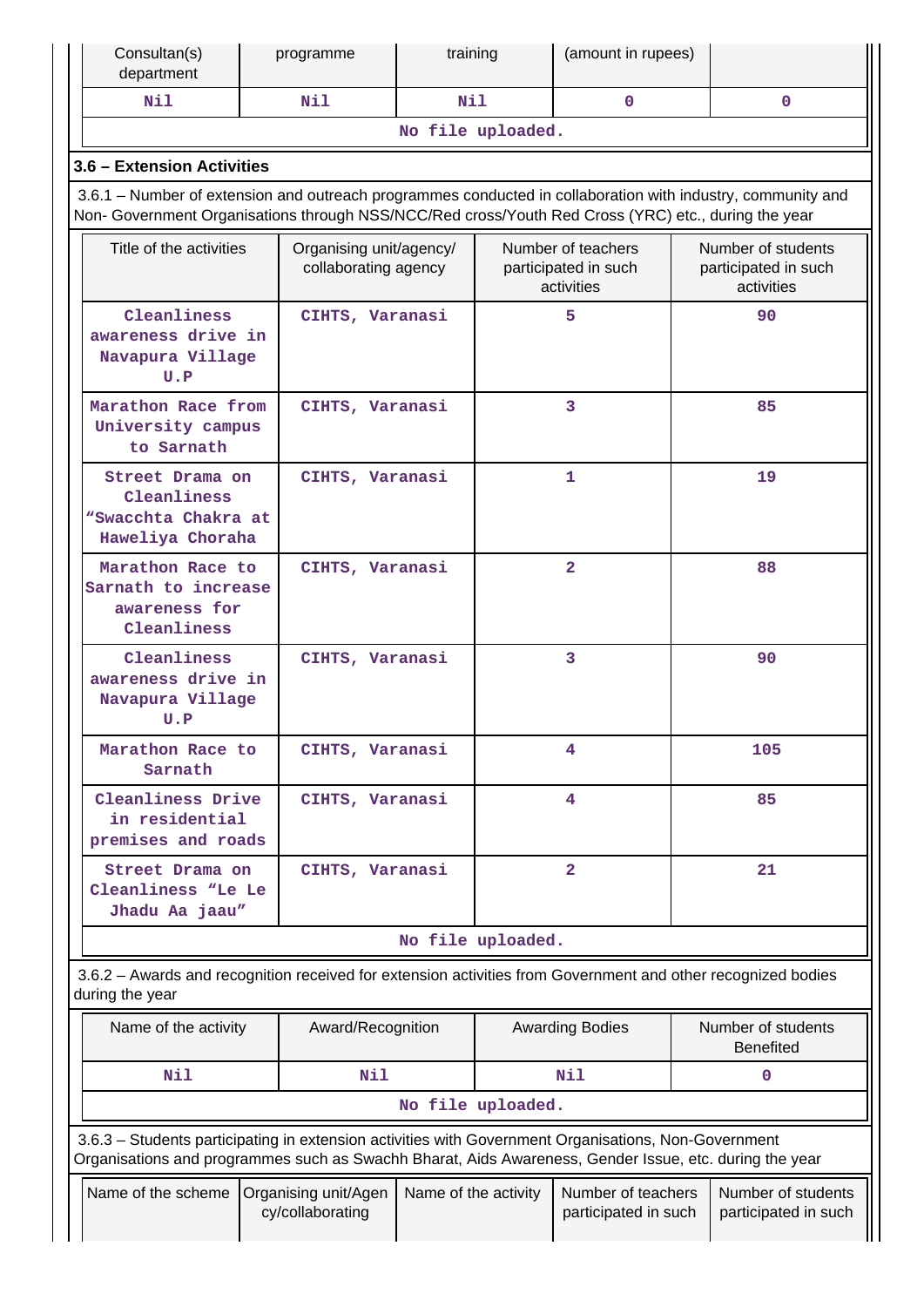|                                                                                                                                                          |                         | agency      |                                                                                                   |                             |                    | activites                      |    | activites                                                 |
|----------------------------------------------------------------------------------------------------------------------------------------------------------|-------------------------|-------------|---------------------------------------------------------------------------------------------------|-----------------------------|--------------------|--------------------------------|----|-----------------------------------------------------------|
|                                                                                                                                                          |                         |             | No Data Entered/Not Applicable !!!                                                                |                             |                    |                                |    |                                                           |
|                                                                                                                                                          |                         |             |                                                                                                   | View File                   |                    |                                |    |                                                           |
| 3.7 - Collaborations                                                                                                                                     |                         |             |                                                                                                   |                             |                    |                                |    |                                                           |
| 3.7.1 – Number of Collaborative activities for research, faculty exchange, student exchange during the year                                              |                         |             |                                                                                                   |                             |                    |                                |    |                                                           |
| Nature of activity                                                                                                                                       |                         |             | Participant                                                                                       | Source of financial support |                    |                                |    | <b>Duration</b>                                           |
| Workshop                                                                                                                                                 |                         |             | 30                                                                                                | The Dalai Lama              | Foundation         |                                | 21 |                                                           |
| International<br>Cultural Exchange<br>Program                                                                                                            |                         |             | 25                                                                                                | Five Colleges USA           |                    |                                |    | 15                                                        |
| National Seminar on<br>Shila, Samadhi and<br>Prajna among 4<br>schools of Tibetan<br><b>Buddhism</b>                                                     |                         |             | 50                                                                                                | CIHTS, varanasi             |                    |                                |    | 3                                                         |
|                                                                                                                                                          |                         |             |                                                                                                   | No file uploaded.           |                    |                                |    |                                                           |
| 3.7.2 - Linkages with institutions/industries for internship, on-the- job training, project work, sharing of research<br>facilities etc. during the year |                         |             |                                                                                                   |                             |                    |                                |    |                                                           |
| Nature of linkage                                                                                                                                        | Title of the<br>linkage |             | Name of the<br>partnering<br>institution/<br>industry<br>/research lab<br>with contact<br>details | <b>Duration From</b>        |                    | <b>Duration To</b>             |    | Participant                                               |
| Nil                                                                                                                                                      | Nil                     |             | Nil                                                                                               | 01/01/2016                  |                    | 01/01/2016                     |    | Nil                                                       |
|                                                                                                                                                          |                         |             |                                                                                                   | No file uploaded            |                    |                                |    |                                                           |
| 3.7.3 – MoUs signed with institutions of national, international importance, other universities, industries, corporate<br>houses etc. during the year    |                         |             |                                                                                                   |                             |                    |                                |    |                                                           |
| Organisation                                                                                                                                             |                         |             | Date of MoU signed                                                                                |                             | Purpose/Activities |                                |    | Number of<br>students/teachers<br>participated under MoUs |
| Nil                                                                                                                                                      |                         |             | 01/01/2017                                                                                        |                             | Nil                |                                |    | $\mathbf 0$                                               |
|                                                                                                                                                          |                         |             |                                                                                                   | No file uploaded.           |                    |                                |    |                                                           |
| <b>CRITERION IV - INFRASTRUCTURE AND LEARNING RESOURCES</b>                                                                                              |                         |             |                                                                                                   |                             |                    |                                |    |                                                           |
| 4.1 - Physical Facilities                                                                                                                                |                         |             |                                                                                                   |                             |                    |                                |    |                                                           |
| 4.1.1 - Budget allocation, excluding salary for infrastructure augmentation during the year                                                              |                         |             |                                                                                                   |                             |                    |                                |    |                                                           |
| Budget allocated for infrastructure augmentation                                                                                                         |                         |             |                                                                                                   |                             |                    |                                |    | Budget utilized for infrastructure development            |
|                                                                                                                                                          | 428                     |             |                                                                                                   |                             |                    | 428                            |    |                                                           |
| 4.1.2 - Details of augmentation in infrastructure facilities during the year                                                                             |                         |             |                                                                                                   |                             |                    |                                |    |                                                           |
|                                                                                                                                                          | <b>Facilities</b>       |             |                                                                                                   |                             |                    | <b>Existing or Newly Added</b> |    |                                                           |
|                                                                                                                                                          |                         | Campus Area |                                                                                                   |                             |                    | Existing                       |    |                                                           |
|                                                                                                                                                          |                         | Class rooms |                                                                                                   |                             |                    | Existing                       |    |                                                           |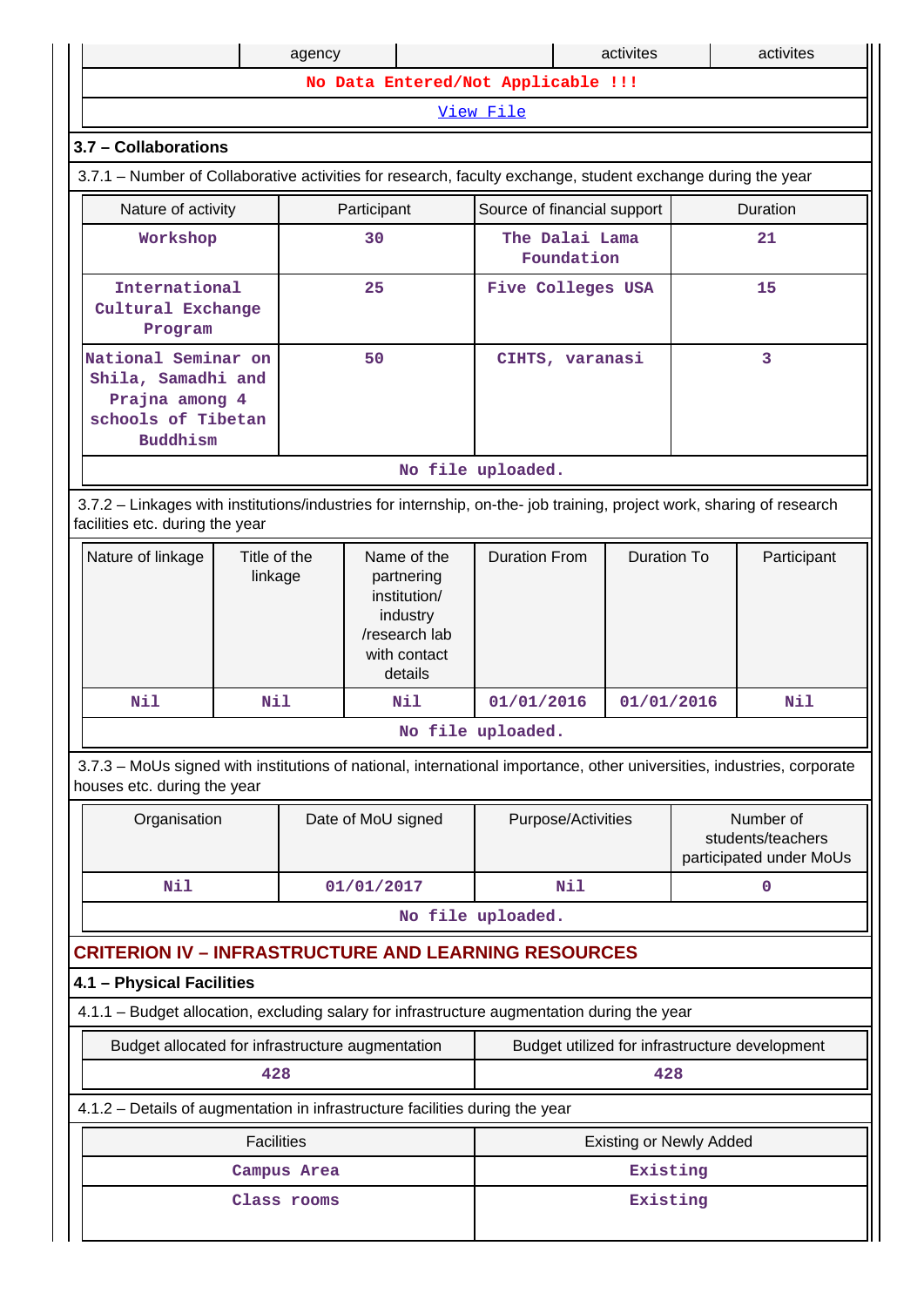|                                                                                                                                                                                                                                                         |                                                              | Laboratories    |          |                                             |                            | Existing             |                                                                             |             |                 |       |                                                   |      |             |
|---------------------------------------------------------------------------------------------------------------------------------------------------------------------------------------------------------------------------------------------------------|--------------------------------------------------------------|-----------------|----------|---------------------------------------------|----------------------------|----------------------|-----------------------------------------------------------------------------|-------------|-----------------|-------|---------------------------------------------------|------|-------------|
|                                                                                                                                                                                                                                                         |                                                              | Seminar Halls   |          |                                             |                            | Existing             |                                                                             |             |                 |       |                                                   |      |             |
|                                                                                                                                                                                                                                                         | Classrooms with LCD facilities                               |                 |          |                                             |                            |                      |                                                                             |             | Existing        |       |                                                   |      |             |
|                                                                                                                                                                                                                                                         | Classrooms with Wi-Fi OR LAN                                 |                 |          |                                             |                            |                      |                                                                             |             | Existing        |       |                                                   |      |             |
|                                                                                                                                                                                                                                                         | Seminar halls with ICT facilities                            |                 |          |                                             |                            |                      |                                                                             |             | Existing        |       |                                                   |      |             |
|                                                                                                                                                                                                                                                         | Video Centre                                                 |                 |          |                                             |                            |                      |                                                                             |             | Existing        |       |                                                   |      |             |
|                                                                                                                                                                                                                                                         | Number of important equipments                               |                 |          |                                             |                            |                      |                                                                             |             | Newly Added     |       |                                                   |      |             |
|                                                                                                                                                                                                                                                         | purchased (Greater than 1-0 lakh)<br>during the current year |                 |          |                                             |                            |                      |                                                                             |             |                 |       |                                                   |      |             |
|                                                                                                                                                                                                                                                         |                                                              |                 |          |                                             | No file uploaded.          |                      |                                                                             |             |                 |       |                                                   |      |             |
| 4.2 - Library as a Learning Resource                                                                                                                                                                                                                    |                                                              |                 |          |                                             |                            |                      |                                                                             |             |                 |       |                                                   |      |             |
| 4.2.1 - Library is automated {Integrated Library Management System (ILMS)}                                                                                                                                                                              |                                                              |                 |          |                                             |                            |                      |                                                                             |             |                 |       |                                                   |      |             |
|                                                                                                                                                                                                                                                         | Name of the ILMS<br>software                                 |                 |          | Nature of automation (fully<br>or patially) |                            |                      |                                                                             | Version     |                 |       | Year of automation                                |      |             |
|                                                                                                                                                                                                                                                         | <b>SLIM</b>                                                  |                 |          | Fully                                       |                            |                      |                                                                             | 21          |                 |       |                                                   | 1998 |             |
| 4.2.2 - Library Services                                                                                                                                                                                                                                |                                                              |                 |          |                                             |                            |                      |                                                                             |             |                 |       |                                                   |      |             |
| Library<br>Service Type                                                                                                                                                                                                                                 |                                                              |                 | Existing |                                             |                            | Newly Added<br>Total |                                                                             |             |                 |       |                                                   |      |             |
| <b>Text Books</b>                                                                                                                                                                                                                                       |                                                              | 8550            |          | 4460058                                     |                            | 300                  |                                                                             | 474103      |                 | 8850  |                                                   |      | 4934161     |
| Reference<br><b>Books</b>                                                                                                                                                                                                                               |                                                              | 76955           |          | 40140527                                    |                            | 2696                 |                                                                             | 4266923     |                 | 79651 |                                                   |      | 44407450    |
| Journals                                                                                                                                                                                                                                                |                                                              | 55              |          | 437298                                      |                            | 31                   |                                                                             | 253073      |                 | 86    |                                                   |      | 690371      |
|                                                                                                                                                                                                                                                         |                                                              |                 |          |                                             | No file uploaded.          |                      |                                                                             |             |                 |       |                                                   |      |             |
| 4.2.3 - E-content developed by teachers such as: e-PG- Pathshala, CEC (under e-PG- Pathshala CEC (Under<br>Graduate) SWAYAM other MOOCs platform NPTEL/NMEICT/any other Government initiatives & institutional<br>(Learning Management System (LMS) etc |                                                              |                 |          |                                             |                            |                      |                                                                             |             |                 |       |                                                   |      |             |
|                                                                                                                                                                                                                                                         | Name of the Teacher                                          |                 |          | Name of the Module                          |                            |                      | Platform on which module<br>Date of launching e-<br>is developed<br>content |             |                 |       |                                                   |      |             |
| Nil                                                                                                                                                                                                                                                     |                                                              |                 | Nil      |                                             |                            | Nil                  |                                                                             |             |                 |       | 01/01/2016                                        |      |             |
|                                                                                                                                                                                                                                                         |                                                              |                 |          |                                             | No file uploaded.          |                      |                                                                             |             |                 |       |                                                   |      |             |
| 4.3 - IT Infrastructure                                                                                                                                                                                                                                 |                                                              |                 |          |                                             |                            |                      |                                                                             |             |                 |       |                                                   |      |             |
| 4.3.1 - Technology Upgradation (overall)                                                                                                                                                                                                                |                                                              |                 |          |                                             |                            |                      |                                                                             |             |                 |       |                                                   |      |             |
| <b>Type</b>                                                                                                                                                                                                                                             | <b>Total Co</b><br>mputers                                   | Computer<br>Lab |          | Internet                                    | <b>Browsing</b><br>centers | Computer<br>Centers  |                                                                             | Office      | Departme<br>nts |       | Available<br><b>Bandwidt</b><br>h (MBPS/<br>GBPS) |      | Others      |
| Existin<br>g                                                                                                                                                                                                                                            | 100                                                          | 1               |          | 1                                           | 1                          | 1                    |                                                                             | 15          | 12              |       | 1                                                 |      | 0           |
| Added                                                                                                                                                                                                                                                   | $\pmb{0}$                                                    | $\pmb{0}$       |          | $\mathbf 0$                                 | $\mathbf 0$                | $\mathbf 0$          |                                                                             | $\mathbf 0$ | $\mathbf 0$     |       | $\mathbf 0$                                       |      | $\mathbf 0$ |
| Total                                                                                                                                                                                                                                                   | 100                                                          | 1               |          | 1                                           | 1                          | 1                    |                                                                             | 15          | 12              |       | 1                                                 |      | 0           |
| 4.3.2 - Bandwidth available of internet connection in the Institution (Leased line)                                                                                                                                                                     |                                                              |                 |          |                                             |                            |                      |                                                                             |             |                 |       |                                                   |      |             |
|                                                                                                                                                                                                                                                         |                                                              |                 |          |                                             |                            | 1 MBPS/ GBPS         |                                                                             |             |                 |       |                                                   |      |             |
|                                                                                                                                                                                                                                                         |                                                              |                 |          |                                             |                            |                      |                                                                             |             |                 |       |                                                   |      |             |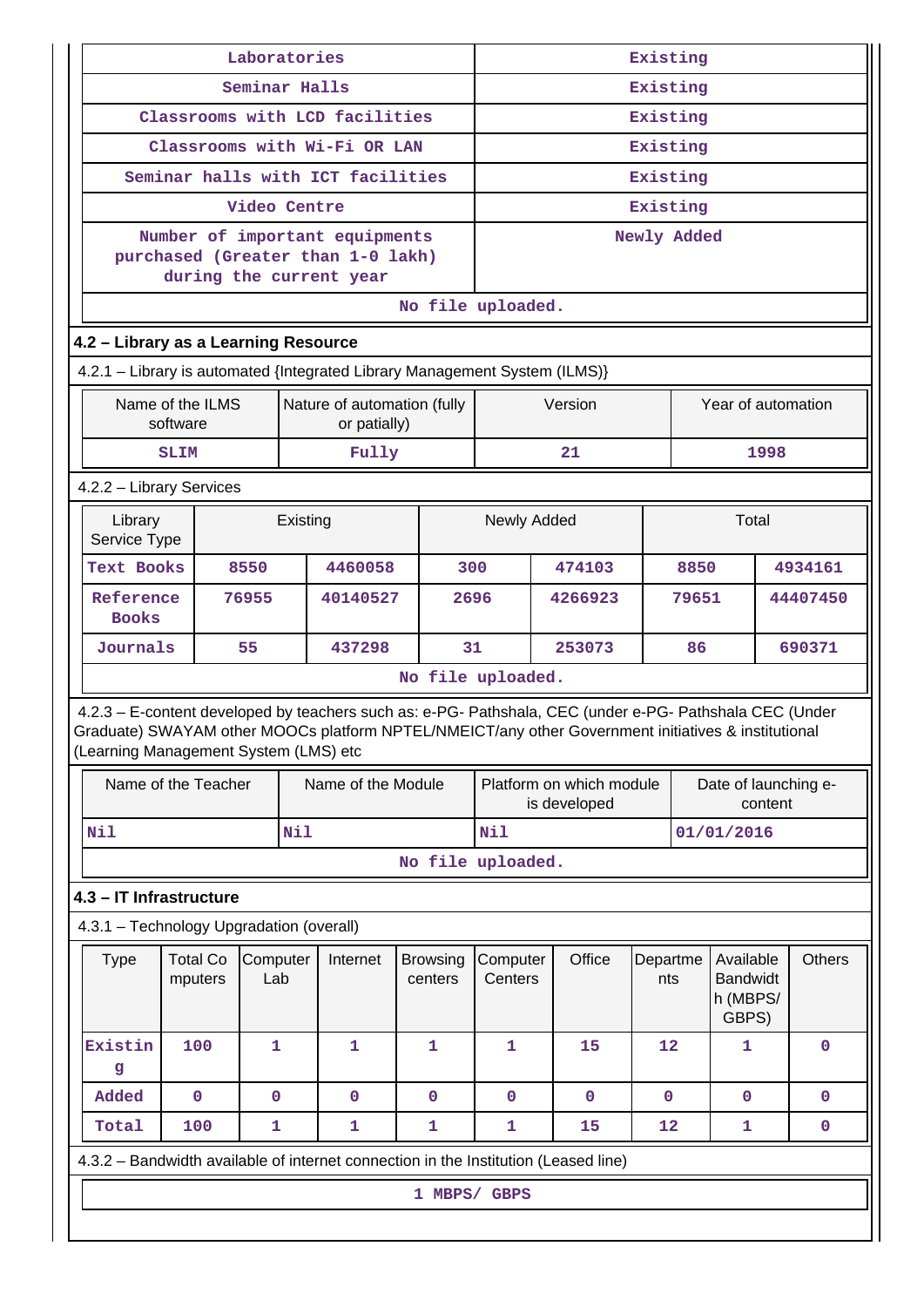| $4.3.3 -$ Facility for e-content           |                                                                           |
|--------------------------------------------|---------------------------------------------------------------------------|
| Name of the e-content development facility | Provide the link of the videos and media centre and<br>recording facility |
| Multimedia Section                         | https://www.cihts.ac.in/Webpage/cmspage                                   |

[.aspx?catid=6&postid=75&BrCode=1](https://www.cihts.ac.in/Webpage/cmspage.aspx?catid=6&postid=75&BrCode=1)

# **4.4 – Maintenance of Campus Infrastructure**

 4.4.1 – Expenditure incurred on maintenance of physical facilities and academic support facilities, excluding salary component, during the year

| Assigned Budget on<br>academic facilities | Expenditure incurred on<br>maintenance of academic<br><b>facilities</b> | Assigned budget on<br>physical facilities | Expenditure incurredon<br>maintenance of physical<br>facilites |
|-------------------------------------------|-------------------------------------------------------------------------|-------------------------------------------|----------------------------------------------------------------|
| 68945538                                  | 14190440                                                                | 103418308                                 | 41470263                                                       |

 4.4.2 – Procedures and policies for maintaining and utilizing physical, academic and support facilities - laboratory, library, sports complex, computers, classrooms etc. (maximum 500 words) (information to be available in institutional Website, provide link)

 **There are established systems and procedures for maintaining and utilizing physical, academic and support facilities - laboratory, library, sports complex, computers, classrooms etc. The institute has maintenance wing that oversees the maintenance of buildings, classrooms and laboratories. The maintenance wing is headed by the Registrar who in turn monitors the work of the Supervisor at the next level. The infrastructure pertaining to physical, academic and support facilities in institute are regularly maintained to ensure that they are of maximum benefit to the students as well as teaching and nonteaching staff. Staff members are deputed to ensure maintenance of the campus. There are various committees like Library, Sports, Website Development, Gardening, Canteen, etc. to ensure proper maintenance and upkeep. Suitable budget is allocated every year for the maintenance of various facilities. The various committees meet regularly to monitor the optimum use of infrastructure which is accessible to the students and staff of the Institute. Most of the lectures take place in classrooms with projector, microphone and speakers. This is to ensure usage of new audio-visual pedagogical techniques during the teaching process. Along with this we have open classrooms where lecture is given. The institute has a Multimedia Section and Computer Section and there are technical assistants to ensure proper upkeep of the various ICT enabled classrooms including computer centre. The Computer Lab has been set up to be used by various departments. Students make extensive use of the facility for reading and research. The campus also offers facilities such as Canteen, Common Room and Gymnasium. A OPD dispensary and Hospital with doctor and nurse is available in the campus for first aid and hospitalization cases. There is Atisha Hall where plays and other cultural activities are performed. Both the Library and administration section of the institute have undergone computerization. The library is fully digitized and is open even after class hours. It has computer terminals with internet facility and large reading spaces. A regular update on new additions is provided by the library. A library committee works regularly to oversee the functioning of the library and various other committees' coordinate with each other to enable the students to get maximum exposure and participation and also to avail all the facilities provided by the Institute. An eco-friendly environment is of prime importance in the Institute. Sports and Games is an internal part of the Institute and coaches are available for the students – Table Tennis, Baseball, Volleyball, Badminton Court are few of the highlights Solar panels and garbage segregation in the hostel and residential are takes care of the environmental needs.**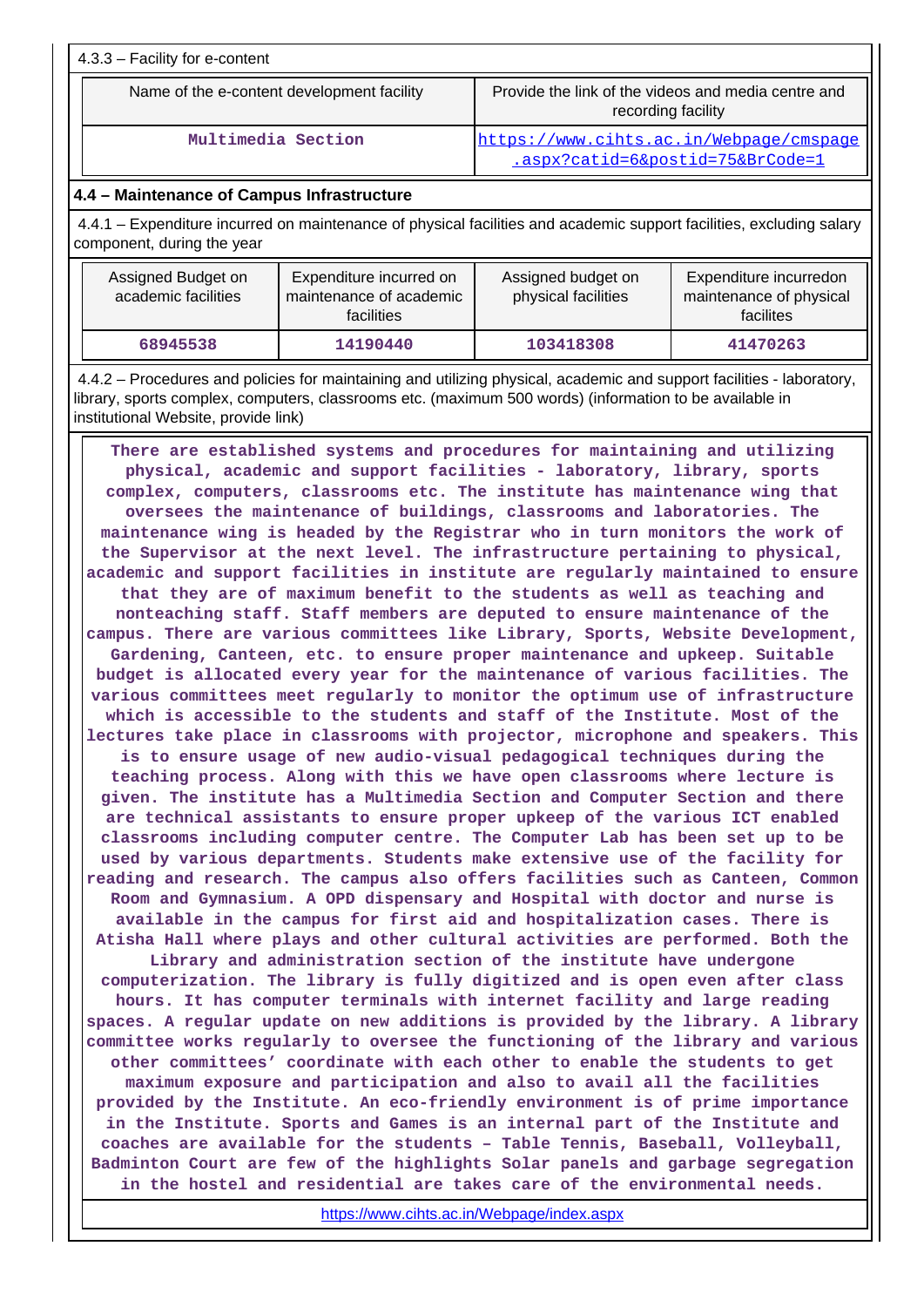| <b>CRITERION V - STUDENT SUPPORT AND PROGRESSION</b>                                                                                                                                                            |                                         |  |                                                                      |                                                                             |                                                              |           |                                     |  |
|-----------------------------------------------------------------------------------------------------------------------------------------------------------------------------------------------------------------|-----------------------------------------|--|----------------------------------------------------------------------|-----------------------------------------------------------------------------|--------------------------------------------------------------|-----------|-------------------------------------|--|
| 5.1 - Student Support                                                                                                                                                                                           |                                         |  |                                                                      |                                                                             |                                                              |           |                                     |  |
| 5.1.1 - Scholarships and Financial Support                                                                                                                                                                      |                                         |  |                                                                      |                                                                             |                                                              |           |                                     |  |
|                                                                                                                                                                                                                 |                                         |  | Name/Title of the scheme                                             | Number of students                                                          |                                                              |           | Amount in Rupees                    |  |
| Financial Support<br>from institution                                                                                                                                                                           |                                         |  | Government Scheme                                                    | 143                                                                         |                                                              |           | 1444500                             |  |
| Financial Support<br>from Other Sources                                                                                                                                                                         |                                         |  |                                                                      |                                                                             |                                                              |           |                                     |  |
| a) National                                                                                                                                                                                                     |                                         |  | <b>Nil</b>                                                           | $\mathbf 0$                                                                 |                                                              |           | 0                                   |  |
| b) International                                                                                                                                                                                                |                                         |  | Nil                                                                  | $\mathbf 0$                                                                 |                                                              |           | 0                                   |  |
|                                                                                                                                                                                                                 |                                         |  |                                                                      | No file uploaded.                                                           |                                                              |           |                                     |  |
| 5.1.2 - Number of capability enhancement and development schemes such as Soft skill development, Remedial<br>coaching, Language lab, Bridge courses, Yoga, Meditation, Personal Counselling and Mentoring etc., |                                         |  |                                                                      |                                                                             |                                                              |           |                                     |  |
| Name of the capability<br>enhancement scheme                                                                                                                                                                    |                                         |  | Date of implemetation                                                | Number of students<br>enrolled                                              |                                                              |           | Agencies involved                   |  |
|                                                                                                                                                                                                                 |                                         |  | No Data Entered/Not Applicable !!!                                   |                                                                             |                                                              |           |                                     |  |
| View File                                                                                                                                                                                                       |                                         |  |                                                                      |                                                                             |                                                              |           |                                     |  |
| 5.1.3 - Students benefited by guidance for competitive examinations and career counselling offered by the<br>institution during the year                                                                        |                                         |  |                                                                      |                                                                             |                                                              |           |                                     |  |
| Year                                                                                                                                                                                                            | Name of the<br>scheme                   |  | Number of<br>benefited<br>students for<br>competitive<br>examination | Number of<br>benefited<br>students by<br>career<br>counseling<br>activities | Number of<br>students who<br>have passedin<br>the comp. exam |           | Number of<br>studentsp placed       |  |
| 2016                                                                                                                                                                                                            | Nil                                     |  | $\mathbf 0$                                                          | $\mathbf 0$                                                                 | 0                                                            |           | $\mathbf 0$                         |  |
|                                                                                                                                                                                                                 |                                         |  |                                                                      | No file uploaded.                                                           |                                                              |           |                                     |  |
| 5.1.4 – Institutional mechanism for transparency, timely redressal of student grievances, Prevention of sexual<br>harassment and ragging cases during the year                                                  |                                         |  |                                                                      |                                                                             |                                                              |           |                                     |  |
| Total grievances received                                                                                                                                                                                       |                                         |  | Number of grievances redressed                                       |                                                                             |                                                              | redressal | Avg. number of days for grievance   |  |
| 0                                                                                                                                                                                                               |                                         |  | 0                                                                    |                                                                             |                                                              | 0         |                                     |  |
| 5.2 - Student Progression                                                                                                                                                                                       |                                         |  |                                                                      |                                                                             |                                                              |           |                                     |  |
| 5.2.1 - Details of campus placement during the year                                                                                                                                                             |                                         |  |                                                                      |                                                                             |                                                              |           |                                     |  |
|                                                                                                                                                                                                                 | On campus                               |  |                                                                      |                                                                             | Off campus                                                   |           |                                     |  |
| Nameof<br>organizations<br>visited                                                                                                                                                                              | Number of<br>students<br>participated   |  | Number of<br>stduents placed                                         | Nameof<br>organizations<br>visited                                          | Number of<br>students<br>participated                        |           | Number of<br>stduents placed        |  |
| Nil                                                                                                                                                                                                             | 0                                       |  | 0                                                                    | Nil                                                                         | 0                                                            |           | 0                                   |  |
|                                                                                                                                                                                                                 |                                         |  |                                                                      | No file uploaded.                                                           |                                                              |           |                                     |  |
| 5.2.2 - Student progression to higher education in percentage during the year                                                                                                                                   |                                         |  |                                                                      |                                                                             |                                                              |           |                                     |  |
| Year                                                                                                                                                                                                            | Number of<br>students<br>enrolling into |  | Programme<br>graduated from                                          | Depratment<br>graduated from                                                | Name of<br>institution joined                                |           | Name of<br>programme<br>admitted to |  |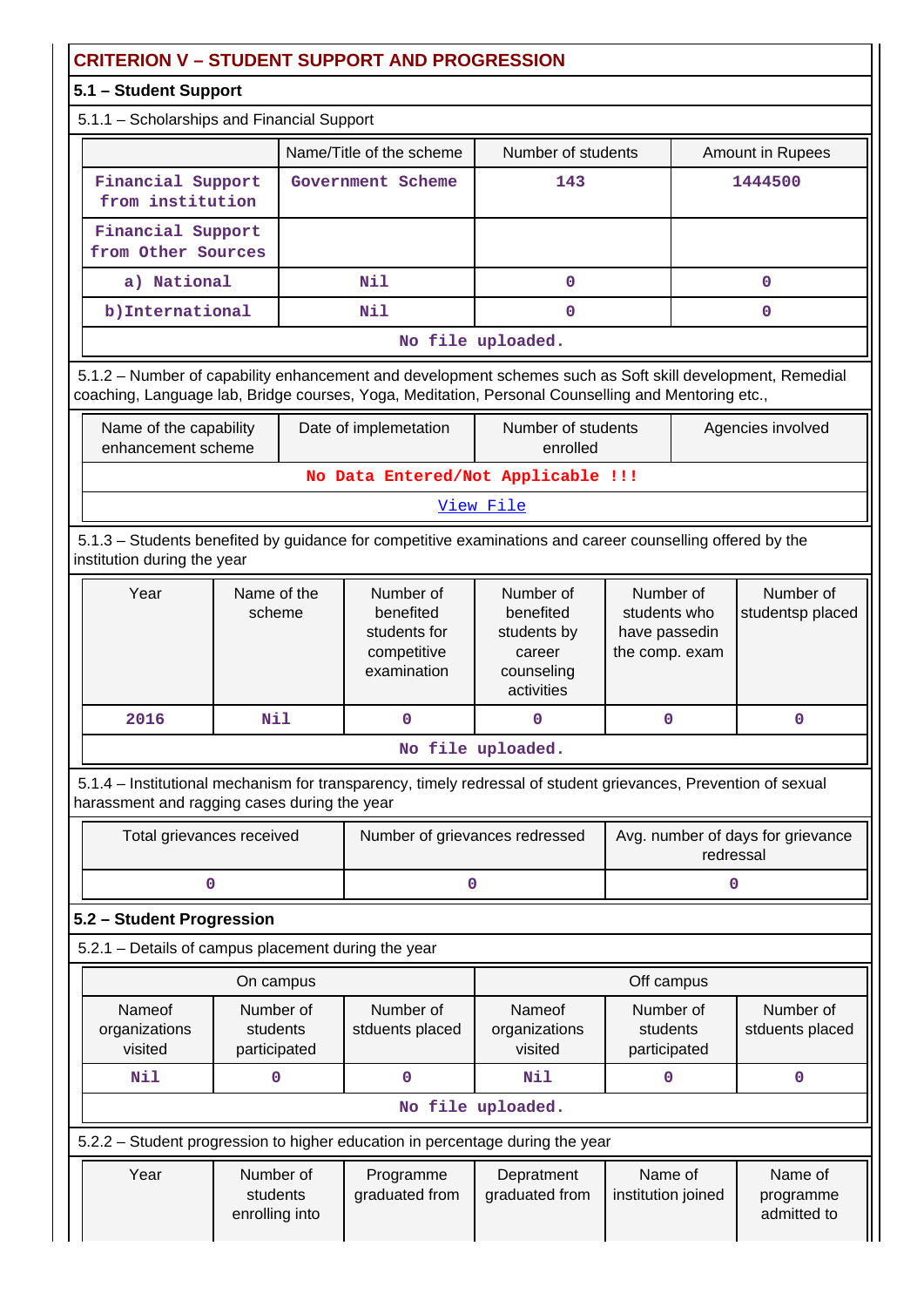|                                                                                                                                                                                        | higher education                                             |  |                                     |                                   |                   |                                     |     |                                         |                                             |
|----------------------------------------------------------------------------------------------------------------------------------------------------------------------------------------|--------------------------------------------------------------|--|-------------------------------------|-----------------------------------|-------------------|-------------------------------------|-----|-----------------------------------------|---------------------------------------------|
| 2017                                                                                                                                                                                   | 7                                                            |  | M.Phil.<br>(Buddhist<br>Philosophy) |                                   |                   | <b>Buddhist</b><br>Philosophy       |     | CIHTS,<br>Sarnath,<br>Varanasi          | Ph.D.                                       |
| 2017                                                                                                                                                                                   | $\overline{2}$                                               |  | M.F.A                               |                                   |                   | <b>Fine Arts</b>                    |     | CIHTS,<br>Sarnath,<br>Varanasi          | M.Phil. in<br>Fine Arts                     |
| 2017                                                                                                                                                                                   | 6                                                            |  | Acharya<br>(Buddhist<br>Philosophy) |                                   |                   | <b>Buddhist</b><br>Philosophy       |     | CIHTS,<br>Sarnath,<br>Varanasi          | M.Phil. in<br><b>Buddhist</b><br>Philosophy |
| 2017                                                                                                                                                                                   | $\overline{\mathbf{2}}$                                      |  | B.F.A.                              |                                   |                   | Fine Arts                           |     | CIHTS,<br>Sarnath,<br>Varanasi          | M.F.A.                                      |
| 2017                                                                                                                                                                                   | 28                                                           |  | Shastri<br>(Buddhist<br>philosophy) |                                   |                   | <b>Buddhist</b><br>philosophy       |     | CIHTS,<br>Sarnath,<br>Varanasi          | Acharya in<br><b>Buddhist</b><br>philosophy |
|                                                                                                                                                                                        |                                                              |  |                                     |                                   | No file uploaded. |                                     |     |                                         |                                             |
| 5.2.3 - Students qualifying in state/ national/ international level examinations during the year<br>(eg:NET/SET/SLET/GATE/GMAT/CAT/GRE/TOFEL/Civil Services/State Government Services) |                                                              |  |                                     |                                   |                   |                                     |     |                                         |                                             |
|                                                                                                                                                                                        | Items                                                        |  |                                     |                                   |                   |                                     |     | Number of students selected/ qualifying |                                             |
|                                                                                                                                                                                        | Any Other                                                    |  |                                     |                                   |                   |                                     |     | 0                                       |                                             |
|                                                                                                                                                                                        |                                                              |  |                                     |                                   | No file uploaded. |                                     |     |                                         |                                             |
| 5.2.4 - Sports and cultural activities / competitions organised at the institution level during the year                                                                               |                                                              |  |                                     |                                   |                   |                                     |     |                                         |                                             |
|                                                                                                                                                                                        | Activity                                                     |  |                                     | Level                             |                   |                                     |     | Number of Participants                  |                                             |
|                                                                                                                                                                                        | Interclass dance<br>competition                              |  |                                     | University                        |                   |                                     |     | 41                                      |                                             |
|                                                                                                                                                                                        | Losar cultural dance show                                    |  |                                     |                                   | 123<br>University |                                     |     |                                         |                                             |
|                                                                                                                                                                                        | Independence day Cultural<br>programme                       |  |                                     | University                        |                   |                                     | 153 |                                         |                                             |
|                                                                                                                                                                                        | CIHTS open talent show                                       |  | University                          |                                   |                   | 25                                  |     |                                         |                                             |
|                                                                                                                                                                                        | Tibetan Republic Day<br>Inter class cultural<br>Competititon |  |                                     | University                        |                   |                                     |     | 74                                      |                                             |
|                                                                                                                                                                                        | Marathon Race                                                |  |                                     | University                        |                   |                                     |     | 135                                     |                                             |
|                                                                                                                                                                                        | Prof. Lal Mani Joshi<br>Tournamnet                           |  |                                     | University                        |                   |                                     |     | 105                                     |                                             |
|                                                                                                                                                                                        | International Day of Yoga                                    |  |                                     | University                        |                   |                                     |     | 75                                      |                                             |
|                                                                                                                                                                                        | <b>CUTS Premier League</b><br>football tournament            |  |                                     | University                        |                   |                                     |     | 120                                     |                                             |
|                                                                                                                                                                                        |                                                              |  |                                     |                                   | No file uploaded. |                                     |     |                                         |                                             |
| 5.3 - Student Participation and Activities                                                                                                                                             |                                                              |  |                                     |                                   |                   |                                     |     |                                         |                                             |
| 5.3.1 – Number of awards/medals for outstanding performance in sports/cultural activities at national/international<br>level (award for a team event should be counted as one)         |                                                              |  |                                     |                                   |                   |                                     |     |                                         |                                             |
| Year                                                                                                                                                                                   | Name of the<br>award/medal                                   |  | National/<br>Internaional           | Number of<br>awards for<br>Sports |                   | Number of<br>awards for<br>Cultural |     | Student ID<br>number                    | Name of the<br>student                      |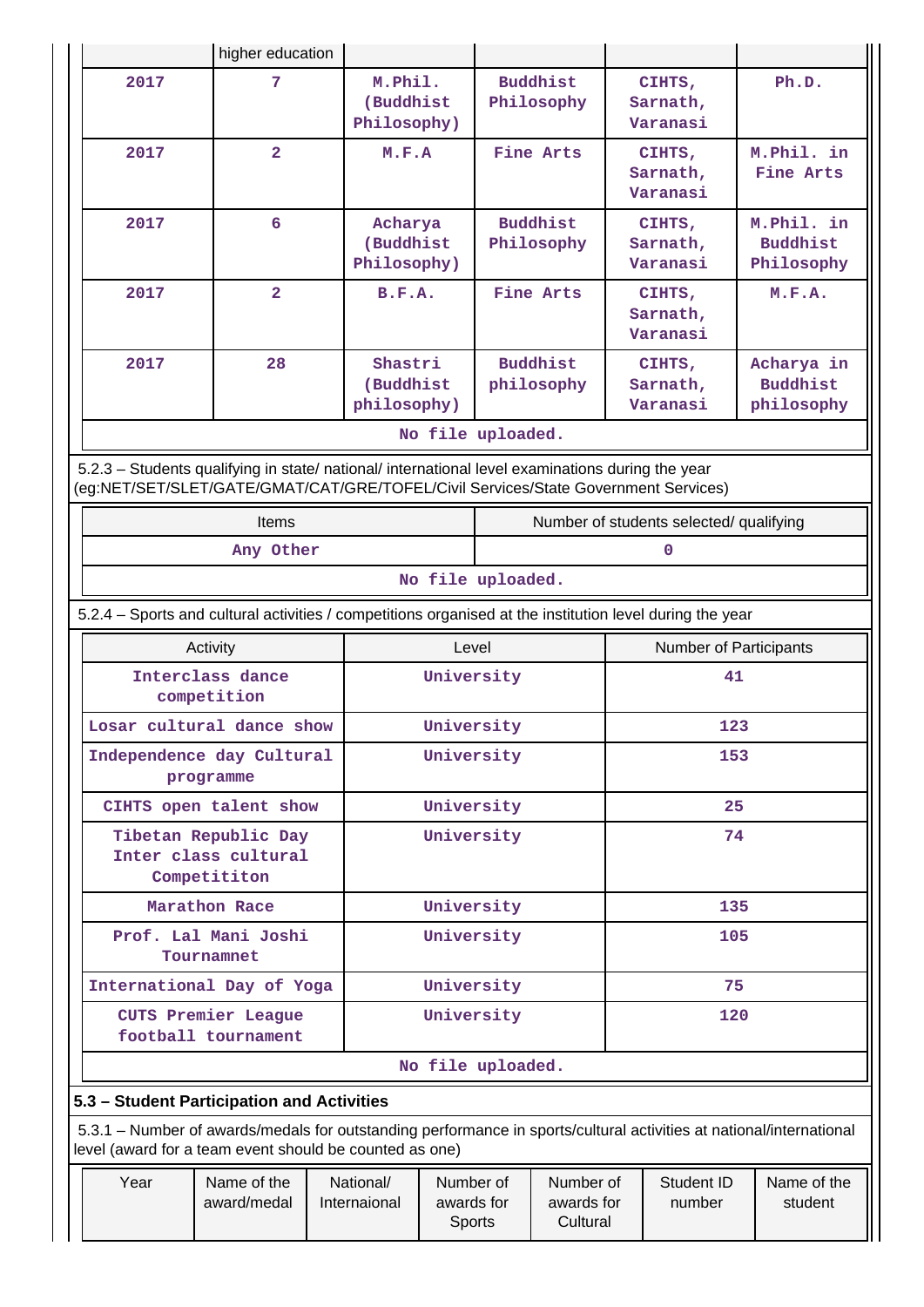| 2017 | Nil | National |                   |  | Nil |
|------|-----|----------|-------------------|--|-----|
|      |     |          | No file uploaded. |  |     |

 5.3.2 – Activity of Student Council & representation of students on academic & administrative bodies/committees of the institution (maximum 500 words)

 **Student Welfare Association (SWA) The Student welfare association (SWA) which is an elected body of the students with the President, Vice-President, Secretary, Treasurer, and Assistant Treasurer looking after general areas. Remaining members have portfolios like Medical In-charge, Sports In-charge, Culture Secretary. The SWA organizes various activities, the following are some of the events which are regularly conducted: 1. Freshman student orientation camp in the beginning of session. 2. Winter camps for senior students on selected topics 3. Seminar, Workshops and Talks All these programs contribute to student's knowledge and skills. They organize the yearly educational tour for senior students visiting different places related to Buddhism. Students actively participate in discussions with teachers, HoD's, Deans and the Vice Chancellor with respect to syllabus design, programs and other academic activities as well as administrative matters. They also organize sports events like football tournament, basketball tournament, Futsal league, badminton, track and field and other cultural events. This institute has a very effective decentralized system, as the participation of the students has been insured in the different committees of the institution.**

#### **5.4 – Alumni Engagement**

5.4.1 – Whether the institution has registered Alumni Association?

 **Yes**

 **The CIHTS has an active Alumni Association named AACUTS having almost 250 Alumni, registered as permanent member of AACUTS. A meeting of the Alumni held on 5th November, 2014 in which the honorable Vice Chancellor, Prof. Geshe N. Samten addressed and announced the formation of the Alumni Association of CUTS. 1. Formal approval of the formation of Alumni Association of CUTS passed in BoG meeting held on 10th January, 2015. 2. The first executive committee meeting of AACUTS was held on 27th January, 2016. Item discussed in the meeting were accomplished. In 2014, the Felicitation Organizing Committee compiled and published a SOUVENIR which contents: Development of the CIHTS 1. Profile of Alumni serving in top raking post in Monastic Education. 2. Profile of Alumni in top raking post in Academy Culture. 3. Profile of Alumni in top raking post in Public Services. 4. Profile of Alumni in Buddhist Centers Around the Worlds. In 2017-2018, the executive members of AACUTS have attempted to upgrade the above profile of CIHTS. Profile Form were uploaded in alumnicuts67@gmail.com and requested to fill up the form sent to us with their latest photograph. Financial Contribution: The Alumni Association regularly contribute the financial support to CIHTS on behalf of Alumni of CIHTS.**

5.4.2 – No. of registered Alumni:

**316** 

5.4.3 – Alumni contribution during the year (in Rupees) :

**0**

5.4.4 – Meetings/activities organized by Alumni Association :

**0**

## **CRITERION VI – GOVERNANCE, LEADERSHIP AND MANAGEMENT**

**6.1 – Institutional Vision and Leadership**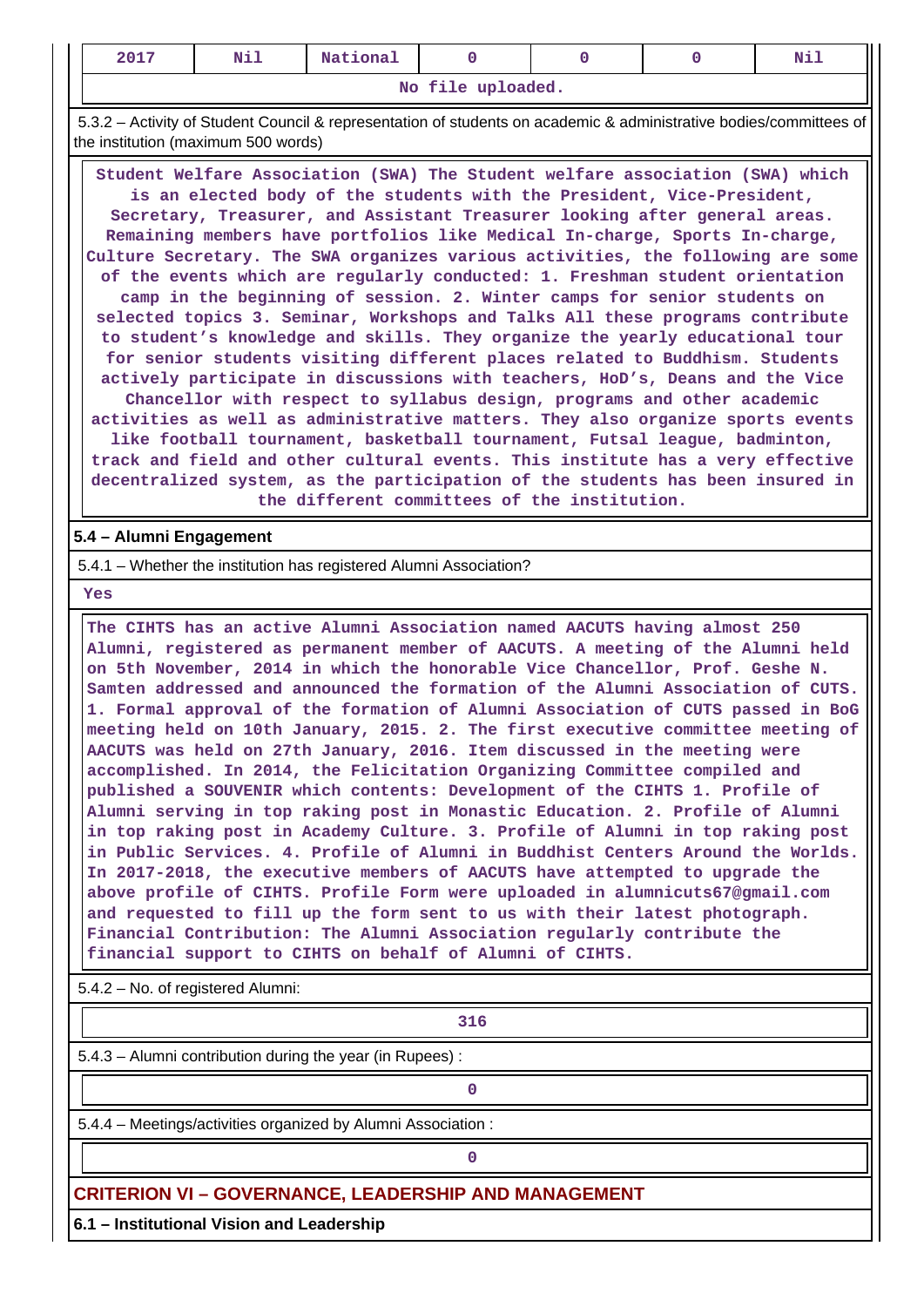6.1.1 – Mention two practices of decentralization and participative management during the last year (maximum 500 words)

 **Each department functions as an autonomous unit with each department head / faculty coordinator given the freedom to arrange activities and administer the department whilst keeping the Institute's vision in mind. It is in this context that seminars, conferences and workshops are successfully organised. IQAC meetings are conducted once during an academic year. The Honorable Vice Chancellor is the Chairman of IQAC Cell. There is a senior member of the faculty staff who is appointed as the coordinator who initiates discussions and arranges various programmes for the Institute academic staff. Other members include some senior faculty staff members senior administrative staff like, Registrar, a representative from the non-teaching staff besides student's representatives both current and alumni.**

6.1.2 – Does the institution have a Management Information System (MIS)?

**No. 2. In the case of the case of the case of the case of the case of the case of the case of the case of the case of the case of the case of the case of the case of the case of the case of the case of the case of the cas** 

#### **6.2 – Strategy Development and Deployment**

6.2.1 – Quality improvement strategies adopted by the institution for each of the following (with in 100 words each):

| <b>Strategy Type</b>                                          | Details                                                                                                                                                                                                                                                                                        |
|---------------------------------------------------------------|------------------------------------------------------------------------------------------------------------------------------------------------------------------------------------------------------------------------------------------------------------------------------------------------|
| Admission of Students                                         | Admission of students is conducted via<br>an offline process.                                                                                                                                                                                                                                  |
| Industry Interaction / Collaboration                          | The Institute has many collaborations<br>with other Institutions                                                                                                                                                                                                                               |
| Human Resource Management                                     | (a) Staff members were encouraged to<br>attend/participate in<br>seminars/conferences and also publish<br>papers. (b) They were also encouraged<br>to work on minor/major research<br>projects.                                                                                                |
| Library, ICT and Physical<br>Infrastructure / Instrumentation | (a) Library: the SLIM Suite software<br>for the library was updated. (b)<br>Multimedia Section (c) Computer Lab                                                                                                                                                                                |
| Research and Development                                      | (a) The Institute has a separate<br>Section of research consisting four<br>sections as The Rare Buddhist Texts<br>Research Department, Dictionary<br>Department, Translation Department and<br>Restoration Department.                                                                         |
| Teaching and Learning                                         | (a) Most of the staff members have<br>adopted the use of ICT tools like,<br>PowerPoint presentations and guest<br>lectures as teaching methodologies. (b)<br>They also use educational videos and<br>apps.                                                                                     |
| Curriculum Development                                        | (a) The curriculum is prescribed by the<br>Institute is rich. The Institute<br>initiate and promote the dept. to<br>conduct BoS regularly to revise the<br>syllabus according to need. (b) The<br>Institute also encourages individual<br>departments to host workshops on<br>revised syllabi. |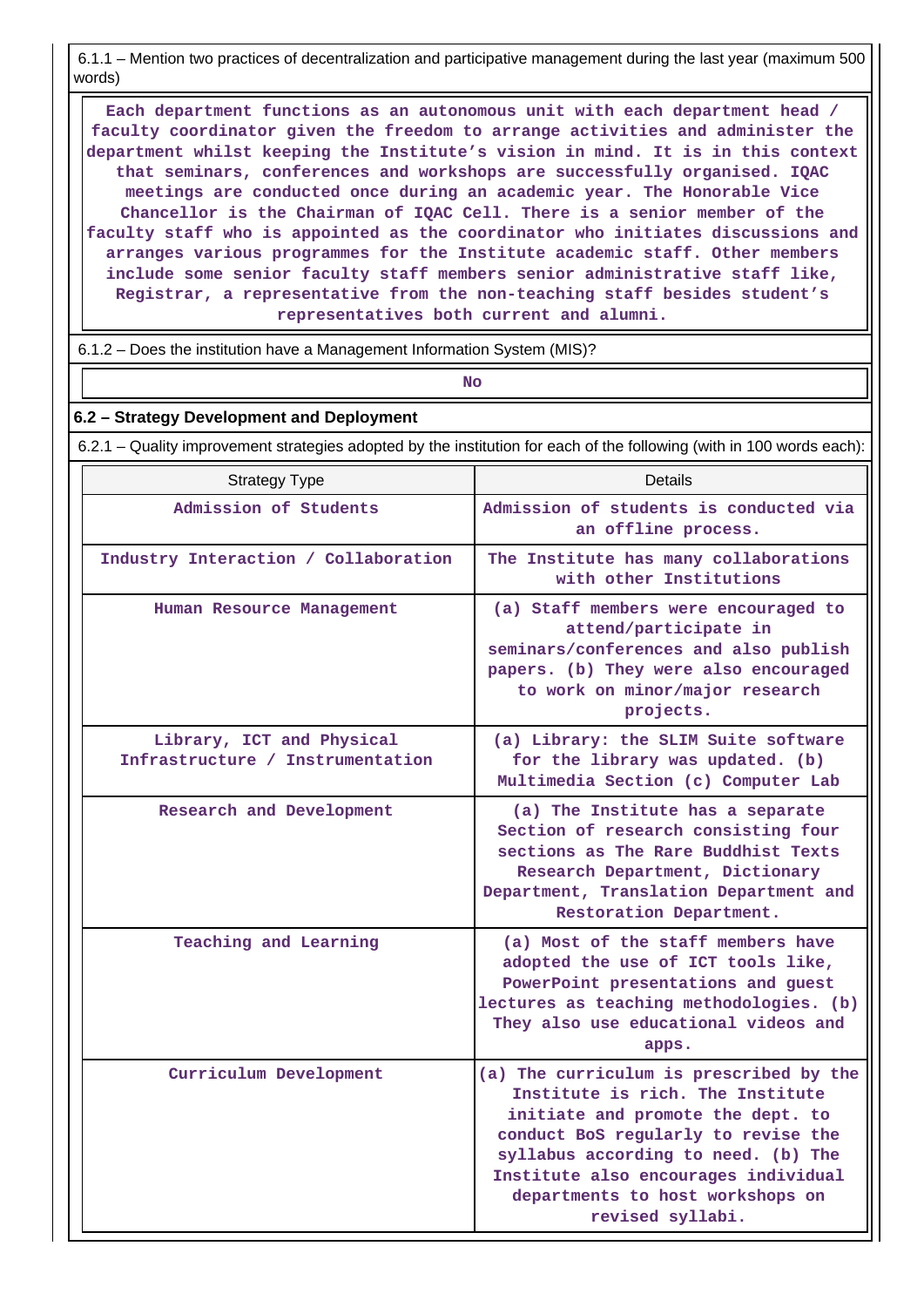| 6.2.2 – Implementation of e-governance in areas of operations: |                                                                                                                                                                    |                                                                                                                                                                                                         |                                                                                                                                                                                                         |                                                                                                                                                                                                         |                                                  |  |                                                      |  |
|----------------------------------------------------------------|--------------------------------------------------------------------------------------------------------------------------------------------------------------------|---------------------------------------------------------------------------------------------------------------------------------------------------------------------------------------------------------|---------------------------------------------------------------------------------------------------------------------------------------------------------------------------------------------------------|---------------------------------------------------------------------------------------------------------------------------------------------------------------------------------------------------------|--------------------------------------------------|--|------------------------------------------------------|--|
|                                                                | E-governace area                                                                                                                                                   |                                                                                                                                                                                                         | <b>Details</b>                                                                                                                                                                                          |                                                                                                                                                                                                         |                                                  |  |                                                      |  |
|                                                                | Planning and Development                                                                                                                                           |                                                                                                                                                                                                         | Implemented in 2012                                                                                                                                                                                     |                                                                                                                                                                                                         |                                                  |  |                                                      |  |
|                                                                | Administration                                                                                                                                                     |                                                                                                                                                                                                         |                                                                                                                                                                                                         |                                                                                                                                                                                                         | Implemented in 2012                              |  |                                                      |  |
| 6.3 - Faculty Empowerment Strategies                           |                                                                                                                                                                    |                                                                                                                                                                                                         |                                                                                                                                                                                                         |                                                                                                                                                                                                         |                                                  |  |                                                      |  |
| of professional bodies during the year                         | 6.3.1 – Teachers provided with financial support to attend conferences / workshops and towards membership fee                                                      |                                                                                                                                                                                                         |                                                                                                                                                                                                         |                                                                                                                                                                                                         |                                                  |  |                                                      |  |
| Year                                                           | Name of Teacher                                                                                                                                                    | Name of conference/<br>workshop attended<br>for which financial<br>support provided                                                                                                                     |                                                                                                                                                                                                         | Name of the<br>professional body for<br>which membership<br>fee is provided                                                                                                                             |                                                  |  | Amount of support                                    |  |
| 2016                                                           | W.D Negi                                                                                                                                                           | Seminar on<br>Practices of<br>Compassion<br>organised by<br>WBCT, Henry<br>Martyn<br>Institute,<br>Hyderabad                                                                                            |                                                                                                                                                                                                         | Seminar on<br>Practices of<br>Compassion<br>organised by<br>WBCT, Henry<br>Martyn<br>Institute,<br>Hyderabad                                                                                            |                                                  |  | 14098                                                |  |
| 2016                                                           | Dr. Banarsi Lal                                                                                                                                                    | Workshop<br>organized in<br>Kinnaur, Lahul<br>and Spiti,<br>Himachal<br>Pradesh on the<br>theme of<br>contribution of<br>Himalayan<br><b>Buddhist</b><br>culture to the<br>advancement of<br>the nation |                                                                                                                                                                                                         | Workshop<br>organized in<br>Kinnaur, Lahul<br>and Spiti,<br>Himachal<br>Pradesh on the<br>theme of<br>contribution of<br>Himalayan<br><b>Buddhist</b><br>culture to the<br>advancement of<br>the nation |                                                  |  | 130425                                               |  |
| 2016                                                           | Dr. R.C. Negi                                                                                                                                                      |                                                                                                                                                                                                         | Workshop<br>organized in<br>Kinnaur, Lahul<br>and Spiti,<br>Himachal<br>Pradesh on the<br>theme of<br>contribution of<br>Himalayan<br><b>Buddhist</b><br>culture to the<br>advancement of<br>the nation | Workshop<br>organized in<br>Kinnaur, Lahul<br>and Spiti,<br>Himachal<br>Pradesh on the<br>theme of<br>contribution of<br>Himalayan<br><b>Buddhist</b><br>culture to the<br>advancement of<br>the nation |                                                  |  | 130425                                               |  |
|                                                                |                                                                                                                                                                    | No file uploaded.                                                                                                                                                                                       |                                                                                                                                                                                                         |                                                                                                                                                                                                         |                                                  |  |                                                      |  |
|                                                                | 6.3.2 - Number of professional development / administrative training programmes organized by the University for<br>teaching and non teaching staff during the year |                                                                                                                                                                                                         |                                                                                                                                                                                                         |                                                                                                                                                                                                         |                                                  |  |                                                      |  |
| Year                                                           | Title of the<br>Title of the<br>professional<br>administrative<br>development<br>training<br>programme<br>programme                                                | From date                                                                                                                                                                                               |                                                                                                                                                                                                         | To Date                                                                                                                                                                                                 | Number of<br>participants<br>(Teaching<br>staff) |  | Number of<br>participants<br>(non-teaching<br>staff) |  |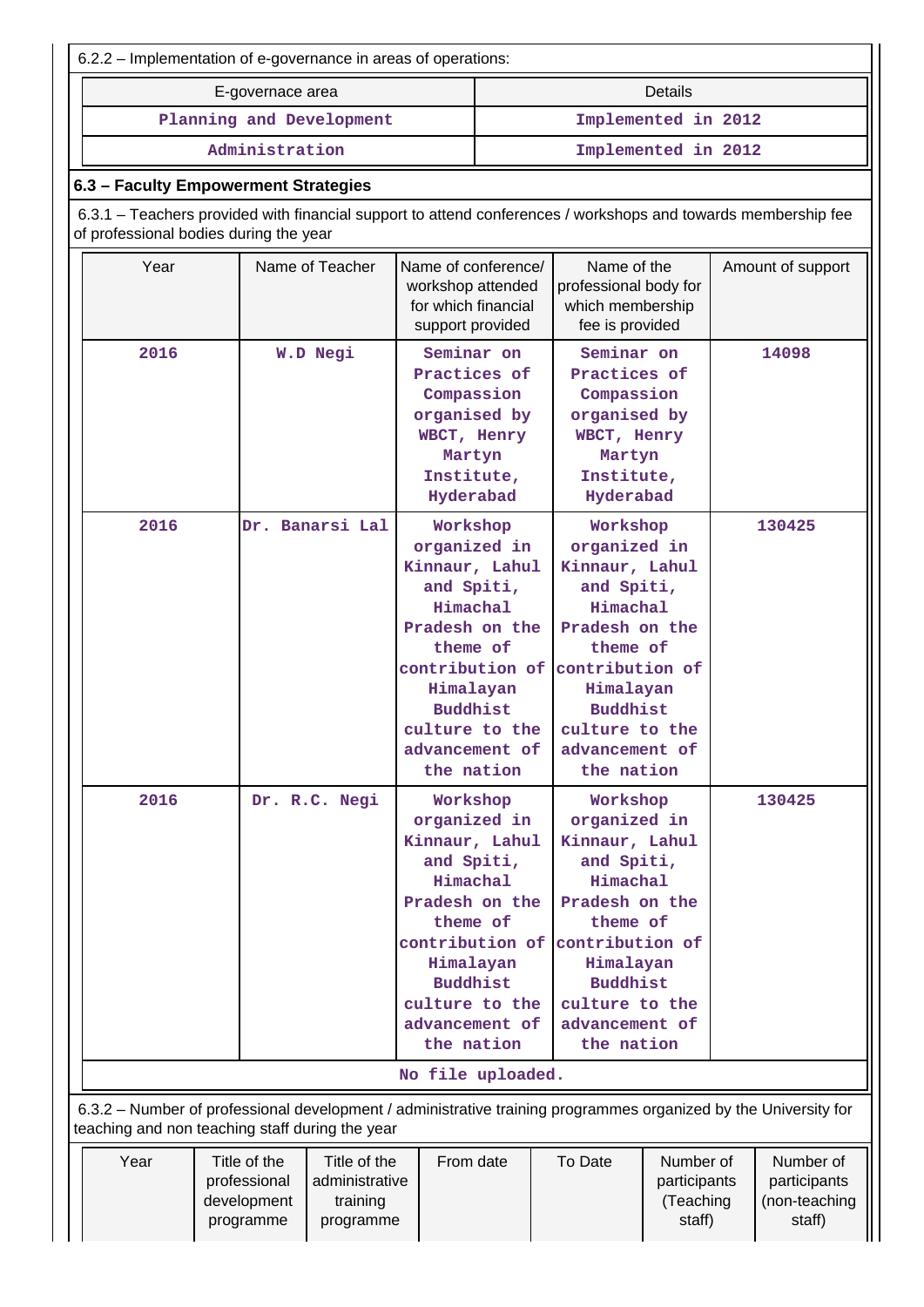|                                                                                                                                                                                                                                                                                                                                                                                                                                                                                                   | organised for<br>teaching staff                                                                         |                                    | organised for<br>non-teaching<br>staff                                                                                                                                                                                                                        |                                         |           |            |         |              |   |                  |
|---------------------------------------------------------------------------------------------------------------------------------------------------------------------------------------------------------------------------------------------------------------------------------------------------------------------------------------------------------------------------------------------------------------------------------------------------------------------------------------------------|---------------------------------------------------------------------------------------------------------|------------------------------------|---------------------------------------------------------------------------------------------------------------------------------------------------------------------------------------------------------------------------------------------------------------|-----------------------------------------|-----------|------------|---------|--------------|---|------------------|
| 2017                                                                                                                                                                                                                                                                                                                                                                                                                                                                                              | In- Design<br>Training/W<br>orkshop                                                                     |                                    | In- Design<br>Training/W<br>orkshop                                                                                                                                                                                                                           | 24/04/2017                              |           | 28/04/2017 |         | 10           |   | 15               |
|                                                                                                                                                                                                                                                                                                                                                                                                                                                                                                   |                                                                                                         |                                    |                                                                                                                                                                                                                                                               | No file uploaded.                       |           |            |         |              |   |                  |
| 6.3.3 - No. of teachers attending professional development programmes, viz., Orientation Programme, Refresher<br>Course, Short Term Course, Faculty Development Programmes during the year                                                                                                                                                                                                                                                                                                        |                                                                                                         |                                    |                                                                                                                                                                                                                                                               |                                         |           |            |         |              |   |                  |
| Title of the<br>professional<br>development<br>programme                                                                                                                                                                                                                                                                                                                                                                                                                                          |                                                                                                         | Number of teachers<br>who attended |                                                                                                                                                                                                                                                               | From Date                               |           |            | To date |              |   | Duration         |
|                                                                                                                                                                                                                                                                                                                                                                                                                                                                                                   |                                                                                                         |                                    | No Data Entered/Not Applicable !!!                                                                                                                                                                                                                            |                                         |           |            |         |              |   |                  |
|                                                                                                                                                                                                                                                                                                                                                                                                                                                                                                   |                                                                                                         |                                    |                                                                                                                                                                                                                                                               |                                         | View File |            |         |              |   |                  |
| 6.3.4 - Faculty and Staff recruitment (no. for permanent recruitment):                                                                                                                                                                                                                                                                                                                                                                                                                            |                                                                                                         |                                    |                                                                                                                                                                                                                                                               |                                         |           |            |         |              |   |                  |
|                                                                                                                                                                                                                                                                                                                                                                                                                                                                                                   |                                                                                                         | Teaching                           |                                                                                                                                                                                                                                                               |                                         |           |            |         | Non-teaching |   |                  |
| Permanent                                                                                                                                                                                                                                                                                                                                                                                                                                                                                         |                                                                                                         |                                    | <b>Full Time</b>                                                                                                                                                                                                                                              |                                         |           | Permanent  |         |              |   | <b>Full Time</b> |
| 38                                                                                                                                                                                                                                                                                                                                                                                                                                                                                                |                                                                                                         |                                    | 47                                                                                                                                                                                                                                                            |                                         |           | 91         |         |              |   | 70               |
| $6.3.5$ – Welfare schemes for                                                                                                                                                                                                                                                                                                                                                                                                                                                                     |                                                                                                         |                                    |                                                                                                                                                                                                                                                               |                                         |           |            |         |              |   |                  |
|                                                                                                                                                                                                                                                                                                                                                                                                                                                                                                   | Teaching<br>Non-teaching<br><b>Students</b>                                                             |                                    |                                                                                                                                                                                                                                                               |                                         |           |            |         |              |   |                  |
|                                                                                                                                                                                                                                                                                                                                                                                                                                                                                                   | 10                                                                                                      |                                    |                                                                                                                                                                                                                                                               | 11                                      |           |            |         |              | 7 |                  |
| 6.4 - Financial Management and Resource Mobilization                                                                                                                                                                                                                                                                                                                                                                                                                                              |                                                                                                         |                                    |                                                                                                                                                                                                                                                               |                                         |           |            |         |              |   |                  |
| 6.4.1 - Institution conducts internal and external financial audits regularly (with in 100 words each)                                                                                                                                                                                                                                                                                                                                                                                            |                                                                                                         |                                    |                                                                                                                                                                                                                                                               |                                         |           |            |         |              |   |                  |
| At the end of each financial year the Institution undertakes internal audit of<br>the institute accounts, which consists of various fund heads. The preparation<br>Chartered Accountant firm, has been completed. After the internal audit report<br>acceptance of the report in the GB meeting, the Directorate of Audit (Local<br>Fund), Government of Uttar Pradesh, will be invited officially to audit the<br>grants are done separately. All Audit Reports of the Institute are uploaded in |                                                                                                         |                                    | of the internal audit of entrusted M/s. Bisen and Associates a reputed<br>is ready, it will be placed before the Governing Body (GB) meeting. After<br>Institute accounts, which conducts the external audit. Audit for PMMMMTT<br>the institutional website. |                                         |           |            |         |              |   |                  |
| 6.4.2 - Funds / Grants received from management, non-government bodies, individuals, philanthropies during the<br>year(not covered in Criterion III)                                                                                                                                                                                                                                                                                                                                              |                                                                                                         |                                    |                                                                                                                                                                                                                                                               |                                         |           |            |         |              |   |                  |
|                                                                                                                                                                                                                                                                                                                                                                                                                                                                                                   | Funds/ Grnats received in Rs.<br>Purpose<br>Name of the non government<br>funding agencies /individuals |                                    |                                                                                                                                                                                                                                                               |                                         |           |            |         |              |   |                  |
|                                                                                                                                                                                                                                                                                                                                                                                                                                                                                                   |                                                                                                         |                                    |                                                                                                                                                                                                                                                               | Prof. J.L Garfield<br>37905<br>Donation |           |            |         |              |   |                  |
|                                                                                                                                                                                                                                                                                                                                                                                                                                                                                                   |                                                                                                         |                                    |                                                                                                                                                                                                                                                               |                                         |           |            |         |              |   |                  |
|                                                                                                                                                                                                                                                                                                                                                                                                                                                                                                   |                                                                                                         |                                    |                                                                                                                                                                                                                                                               | No file uploaded.                       |           |            |         |              |   |                  |
| 6.4.3 - Total corpus fund generated                                                                                                                                                                                                                                                                                                                                                                                                                                                               |                                                                                                         |                                    |                                                                                                                                                                                                                                                               |                                         |           |            |         |              |   |                  |
|                                                                                                                                                                                                                                                                                                                                                                                                                                                                                                   |                                                                                                         |                                    |                                                                                                                                                                                                                                                               | 46798333                                |           |            |         |              |   |                  |
| 6.5 - Internal Quality Assurance System                                                                                                                                                                                                                                                                                                                                                                                                                                                           |                                                                                                         |                                    |                                                                                                                                                                                                                                                               |                                         |           |            |         |              |   |                  |
| 6.5.1 – Whether Academic and Administrative Audit (AAA) has been done?                                                                                                                                                                                                                                                                                                                                                                                                                            |                                                                                                         |                                    |                                                                                                                                                                                                                                                               |                                         |           |            |         |              |   |                  |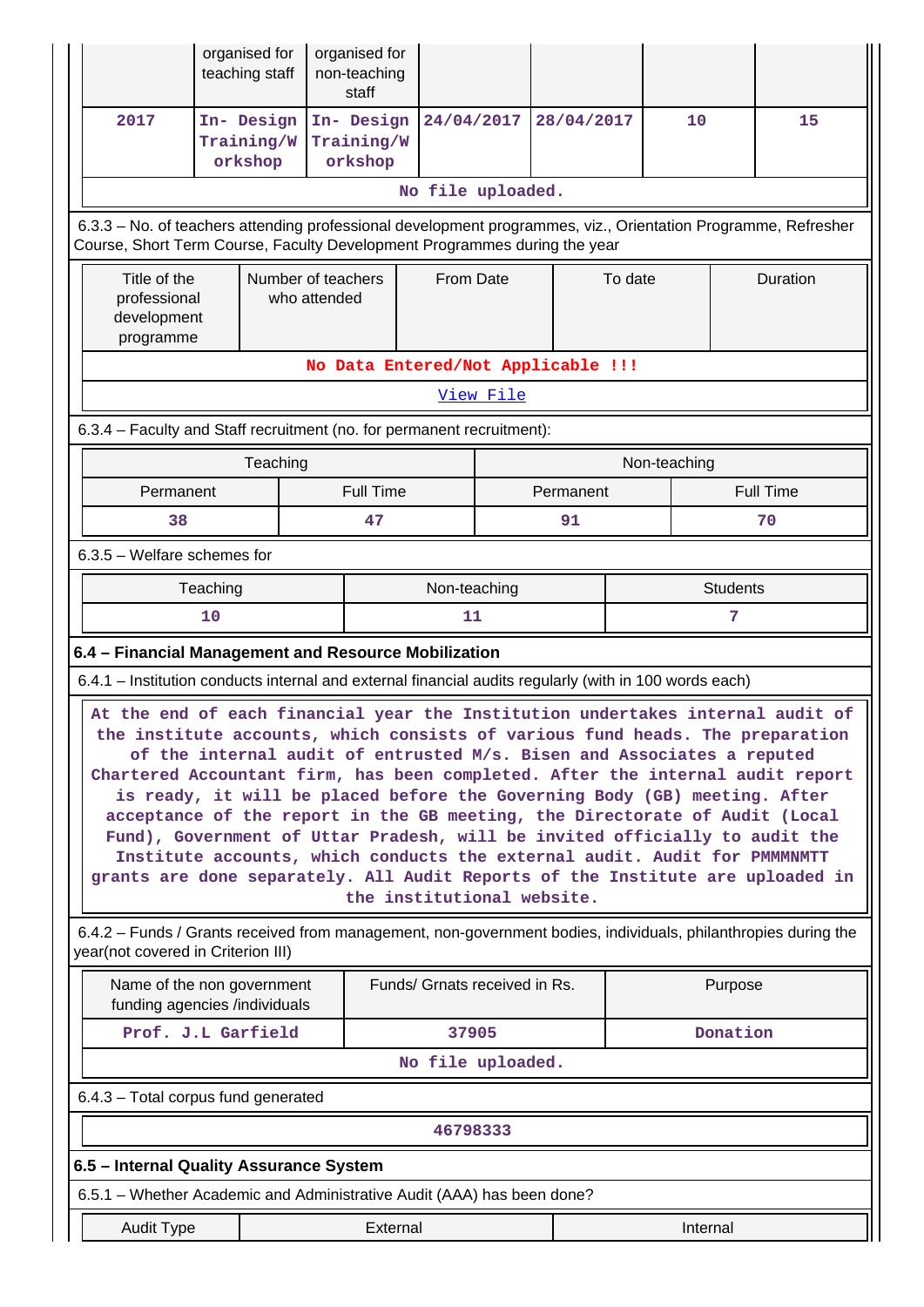|                                                                                                                                                                                                           | Yes/No                                                  |     | Agency     |                                    |                        | Yes/No                  | Authority    |  |  |  |  |  |
|-----------------------------------------------------------------------------------------------------------------------------------------------------------------------------------------------------------|---------------------------------------------------------|-----|------------|------------------------------------|------------------------|-------------------------|--------------|--|--|--|--|--|
| Academic                                                                                                                                                                                                  | No                                                      |     |            |                                    |                        | No                      |              |  |  |  |  |  |
| Administrative                                                                                                                                                                                            | <b>No</b>                                               |     |            |                                    |                        | No                      |              |  |  |  |  |  |
| 6.5.2 – What efforts are made by the University to promote autonomy in the affiliated/constituent colleges? (if<br>applicable)                                                                            |                                                         |     |            |                                    |                        |                         |              |  |  |  |  |  |
| Nil                                                                                                                                                                                                       |                                                         |     |            |                                    |                        |                         |              |  |  |  |  |  |
| 6.5.3 - Activities and support from the Parent - Teacher Association (at least three)                                                                                                                     |                                                         |     |            |                                    |                        |                         |              |  |  |  |  |  |
| Nil                                                                                                                                                                                                       |                                                         |     |            |                                    |                        |                         |              |  |  |  |  |  |
| 6.5.4 – Development programmes for support staff (at least three)                                                                                                                                         |                                                         |     |            |                                    |                        |                         |              |  |  |  |  |  |
| <b>Nil</b>                                                                                                                                                                                                |                                                         |     |            |                                    |                        |                         |              |  |  |  |  |  |
| 6.5.5 – Post Accreditation initiative(s) (mention at least three)                                                                                                                                         |                                                         |     |            |                                    |                        |                         |              |  |  |  |  |  |
| 1. Initiatives taken for the recruitment of teaching Research staff. 2.<br>Functioning of Centre for Teacher Education. 3. Construction of Sowa - Rigpa<br>Bhawan. 4. Practical training of Sowa - Rigpa. |                                                         |     |            |                                    |                        |                         |              |  |  |  |  |  |
| 6.5.6 - Internal Quality Assurance System Details                                                                                                                                                         |                                                         |     |            |                                    |                        |                         |              |  |  |  |  |  |
| a) Submission of Data for AISHE portal                                                                                                                                                                    |                                                         | No  |            |                                    |                        |                         |              |  |  |  |  |  |
|                                                                                                                                                                                                           | b) Participation in NIRF                                |     |            |                                    |                        | No                      |              |  |  |  |  |  |
|                                                                                                                                                                                                           | c)ISO certification                                     |     |            |                                    |                        | No                      |              |  |  |  |  |  |
| d)NBA or any other quality audit<br>No<br>6.5.7 - Number of Quality Initiatives undertaken during the year                                                                                                |                                                         |     |            |                                    |                        |                         |              |  |  |  |  |  |
| Year                                                                                                                                                                                                      |                                                         |     | Date of    | <b>Duration From</b>               |                        | <b>Duration To</b>      | Number of    |  |  |  |  |  |
|                                                                                                                                                                                                           | Name of quality<br>initiative by IQAC   conducting IQAC |     |            |                                    |                        |                         | participants |  |  |  |  |  |
|                                                                                                                                                                                                           |                                                         |     |            | No Data Entered/Not Applicable !!! |                        |                         |              |  |  |  |  |  |
|                                                                                                                                                                                                           |                                                         |     |            | View File                          |                        |                         |              |  |  |  |  |  |
| <b>CRITERION VII - INSTITUTIONAL VALUES AND BEST PRACTICES</b>                                                                                                                                            |                                                         |     |            |                                    |                        |                         |              |  |  |  |  |  |
| 7.1 - Institutional Values and Social Responsibilities                                                                                                                                                    |                                                         |     |            |                                    |                        |                         |              |  |  |  |  |  |
| 7.1.1 – Gender Equity (Number of gender equity promotion programmes organized by the institution during the<br>year)                                                                                      |                                                         |     |            |                                    |                        |                         |              |  |  |  |  |  |
| Title of the<br>programme                                                                                                                                                                                 | Period from                                             |     | Period To  |                                    | Number of Participants |                         |              |  |  |  |  |  |
|                                                                                                                                                                                                           |                                                         |     |            |                                    | Female                 |                         | Male         |  |  |  |  |  |
| Nil                                                                                                                                                                                                       | 01/01/2016                                              |     | 01/01/2016 |                                    | 0                      |                         | 0            |  |  |  |  |  |
| 7.1.2 - Environmental Consciousness and Sustainability/Alternate Energy initiatives such as:                                                                                                              |                                                         |     |            |                                    |                        |                         |              |  |  |  |  |  |
| Percentage of power requirement of the University met by the renewable energy sources                                                                                                                     |                                                         |     |            |                                    |                        |                         |              |  |  |  |  |  |
| 250 KW                                                                                                                                                                                                    |                                                         |     |            |                                    |                        |                         |              |  |  |  |  |  |
| 7.1.3 - Differently abled (Divyangjan) friendliness                                                                                                                                                       |                                                         |     |            |                                    |                        |                         |              |  |  |  |  |  |
| Item facilities                                                                                                                                                                                           |                                                         |     | Yes/No     |                                    |                        | Number of beneficiaries |              |  |  |  |  |  |
| Physical facilities                                                                                                                                                                                       |                                                         | Yes |            |                                    |                        | $\mathbf 0$             |              |  |  |  |  |  |
| Provision for lift                                                                                                                                                                                        | Yes                                                     |     |            |                                    | $\mathbf 0$            |                         |              |  |  |  |  |  |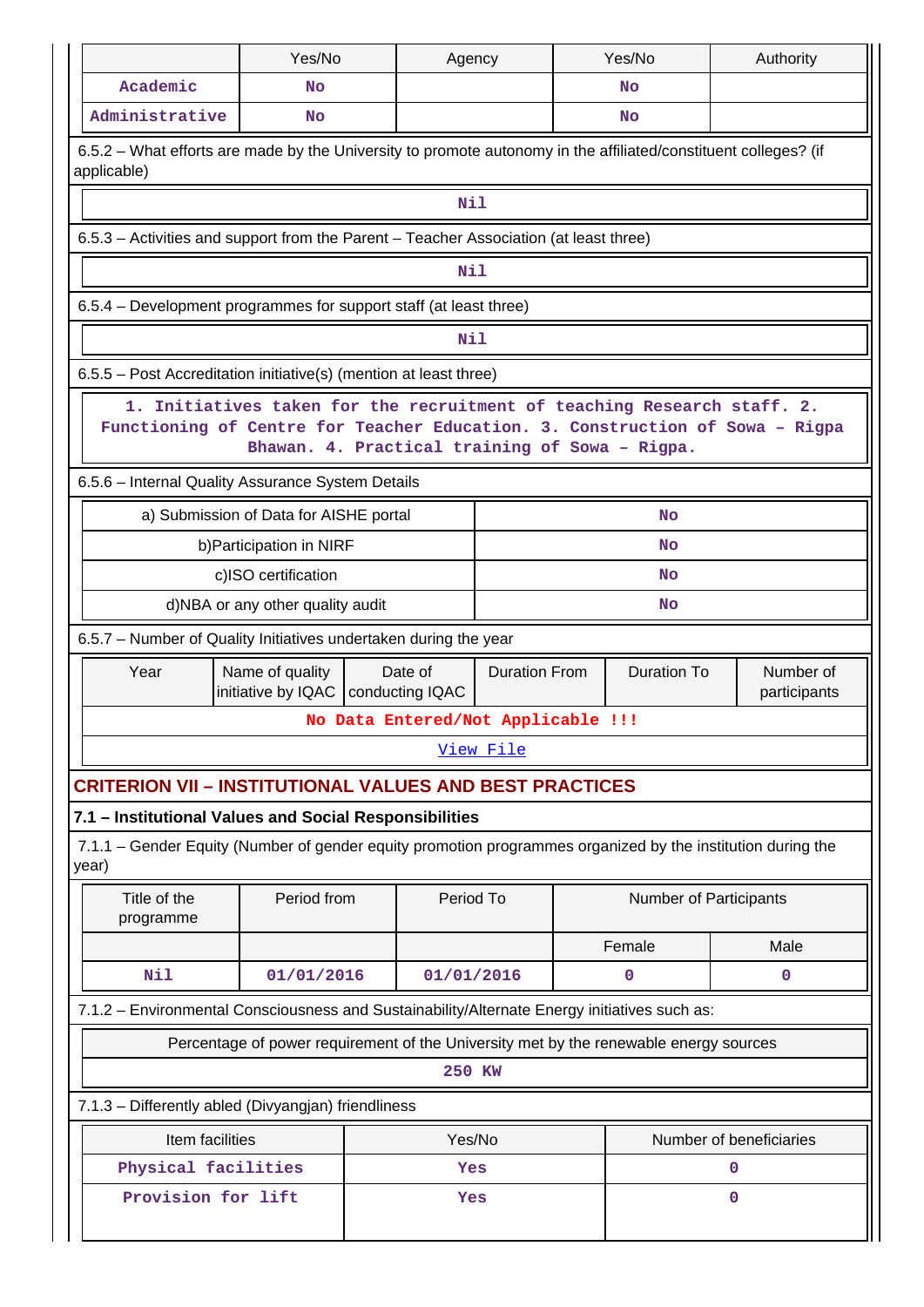| Ramp/Rails                                                                                        |                                                                                                                                                                                                                                                                                                                                                                                                                                                                                                  | Yes                 |                      |                                                                                 |                          | $\mathbf 0$              |             |                            |                                                     |  |  |
|---------------------------------------------------------------------------------------------------|--------------------------------------------------------------------------------------------------------------------------------------------------------------------------------------------------------------------------------------------------------------------------------------------------------------------------------------------------------------------------------------------------------------------------------------------------------------------------------------------------|---------------------|----------------------|---------------------------------------------------------------------------------|--------------------------|--------------------------|-------------|----------------------------|-----------------------------------------------------|--|--|
| <b>Rest Rooms</b>                                                                                 |                                                                                                                                                                                                                                                                                                                                                                                                                                                                                                  |                     | Yes                  |                                                                                 |                          |                          | $\mathbf 0$ |                            |                                                     |  |  |
| 7.1.4 - Inclusion and Situatedness                                                                |                                                                                                                                                                                                                                                                                                                                                                                                                                                                                                  |                     |                      |                                                                                 |                          |                          |             |                            |                                                     |  |  |
| Year                                                                                              | Number of<br>Number of<br>initiatives to<br>initiatives<br>taken to<br>address<br>locational<br>engage with<br>advantages<br>and<br>and disadva<br>contribute to<br>local<br>ntages<br>community                                                                                                                                                                                                                                                                                                 |                     | Date                 |                                                                                 | Duration                 | Name of<br>initiative    |             | <b>Issues</b><br>addressed | Number of<br>participating<br>students<br>and staff |  |  |
| No Data Entered/Not Applicable !!!                                                                |                                                                                                                                                                                                                                                                                                                                                                                                                                                                                                  |                     |                      |                                                                                 |                          |                          |             |                            |                                                     |  |  |
| View File                                                                                         |                                                                                                                                                                                                                                                                                                                                                                                                                                                                                                  |                     |                      |                                                                                 |                          |                          |             |                            |                                                     |  |  |
| 7.1.5 - Human Values and Professional Ethics Code of conduct (handbooks) for various stakeholders |                                                                                                                                                                                                                                                                                                                                                                                                                                                                                                  |                     |                      |                                                                                 |                          |                          |             |                            |                                                     |  |  |
| Title                                                                                             |                                                                                                                                                                                                                                                                                                                                                                                                                                                                                                  | Date of publication |                      |                                                                                 |                          | Follow up(max 100 words) |             |                            |                                                     |  |  |
| Nil                                                                                               |                                                                                                                                                                                                                                                                                                                                                                                                                                                                                                  |                     | 01/01/2016           |                                                                                 |                          |                          |             |                            | Nil                                                 |  |  |
| 7.1.6 - Activities conducted for promotion of universal Values and Ethics                         |                                                                                                                                                                                                                                                                                                                                                                                                                                                                                                  |                     |                      |                                                                                 |                          |                          |             |                            |                                                     |  |  |
|                                                                                                   | Activity                                                                                                                                                                                                                                                                                                                                                                                                                                                                                         |                     | <b>Duration From</b> |                                                                                 | <b>Duration To</b>       |                          |             | Number of participants     |                                                     |  |  |
|                                                                                                   | Yoga Day                                                                                                                                                                                                                                                                                                                                                                                                                                                                                         |                     | 21/06/2016           |                                                                                 | 21/06/2016               |                          |             | 106                        |                                                     |  |  |
| Workshops During<br>Hindi Rajbhasha<br>Week                                                       |                                                                                                                                                                                                                                                                                                                                                                                                                                                                                                  | 12/09/2016          |                      | 17/09/2016                                                                      |                          |                          | 56          |                            |                                                     |  |  |
|                                                                                                   | Symposium on the<br>Importance of Human<br><b>Values Ethics</b>                                                                                                                                                                                                                                                                                                                                                                                                                                  | 26/12/2016          |                      |                                                                                 | 27/12/2016               |                          |             | 65                         |                                                     |  |  |
|                                                                                                   | National Seminar on<br>Shila, Samadhi<br>Prajna                                                                                                                                                                                                                                                                                                                                                                                                                                                  | 25/03/2017          |                      |                                                                                 | 27/03/2017               |                          |             | 85                         |                                                     |  |  |
|                                                                                                   |                                                                                                                                                                                                                                                                                                                                                                                                                                                                                                  |                     |                      |                                                                                 | No file uploaded.        |                          |             |                            |                                                     |  |  |
| 7.1.7 – Initiatives taken by the institution to make the campus eco-friendly (at least five)      |                                                                                                                                                                                                                                                                                                                                                                                                                                                                                                  |                     |                      |                                                                                 |                          |                          |             |                            |                                                     |  |  |
|                                                                                                   |                                                                                                                                                                                                                                                                                                                                                                                                                                                                                                  |                     |                      |                                                                                 | Sewage treatment plant   |                          |             |                            |                                                     |  |  |
|                                                                                                   |                                                                                                                                                                                                                                                                                                                                                                                                                                                                                                  |                     |                      | Plastic Free Campus                                                             |                          |                          |             |                            |                                                     |  |  |
| Tree Plantation Drive                                                                             |                                                                                                                                                                                                                                                                                                                                                                                                                                                                                                  |                     |                      |                                                                                 |                          |                          |             |                            |                                                     |  |  |
| Cleanliness Drive                                                                                 |                                                                                                                                                                                                                                                                                                                                                                                                                                                                                                  |                     |                      |                                                                                 |                          |                          |             |                            |                                                     |  |  |
|                                                                                                   |                                                                                                                                                                                                                                                                                                                                                                                                                                                                                                  |                     |                      |                                                                                 | Swachhatha Pakhwada Oath |                          |             |                            |                                                     |  |  |
| 7.2 - Best Practices                                                                              |                                                                                                                                                                                                                                                                                                                                                                                                                                                                                                  |                     |                      |                                                                                 |                          |                          |             |                            |                                                     |  |  |
| 7.2.1 – Describe at least two institutional best practices                                        |                                                                                                                                                                                                                                                                                                                                                                                                                                                                                                  |                     |                      |                                                                                 |                          |                          |             |                            |                                                     |  |  |
|                                                                                                   | Best Practice - I - Sowa-Rigpa at CIHTS Objectives . To preserve the rich<br>traditional knowledge and training of Sowa-Rigpa flourished through millennia.<br>. To disseminate best standards maintaining tradition intact and supplementing<br>through modern pedagogy. . To provide practical knowledge in handling patients<br>medicine processing under experienced practitioners, further, exposing to best<br>practices of other system of medicine. . To offer accessible and case-based |                     |                      | treatment modalities through Sowa-Rigpa that the disease is rooted out from the |                          |                          |             |                            |                                                     |  |  |

**source. • To shape students into a rationale human being in handling any**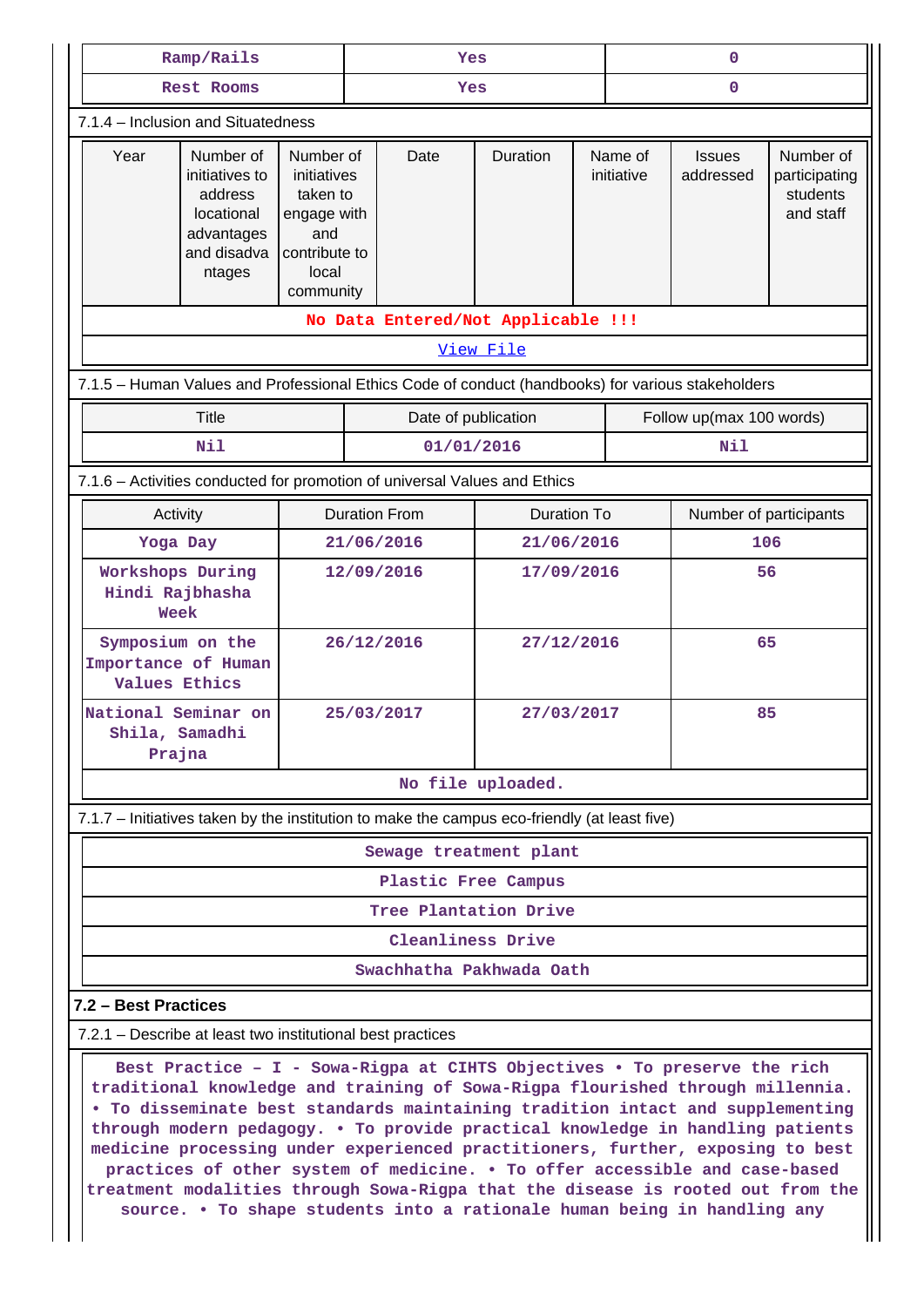**medical situation with the available resources. • To bring altruism and compassion into healthcare as a novel strategy in healing with human touch. The Context Sowa-Rigpa, being an important part of Tibetan studies, CIHTS established the Department in 1993. After obtaining recognition of Sowa-Rigpa from the Govt of India in 2011, with the initiatives of CIHTS, the entire system came under the Ministry of AYUSH. From 2017 guidelines of CCIM are followed strictly with regards to number of intake of students, number of teachers and other facilities. To mould the millennia old tradition into a new system is a transition period. Therefore, CIHTS is very cautious to maintain the rich knowledge system and practices while adopting the modern mechanism in a new framework. In the Sowa-Rigpa tradition, cultivation of compassion, altruism is regarded significant for better deliverance of service to patients without which the treatment would not be effective. Similarly, there are various trainings and practices like empowering the drugs, which is discussed among the modern medical scientists. Balancing modernity with tradition is important. The Practice As a traditional system, the initial learning takes place from adaptive learning through memorization of classical texts such as rGyud bZhi (Four Treatise) familiarizing with the glossary, nomenclature, concept- mapping by which self-reflection in and on one's action takes place regularly. Classics are highly sophisticated, systematically presented and easy to comprehend for learners eventually helping in clinical practice. In the next level, commentaries as references gives clear meaning into the world of health and wellness. By incorporating site survey, visitation, plant cultivation and preparing medicines, students are introduced to learn from patient, staffs and their environment. Training and experience gaining from doctors and clinical team also help them to learn systematically. Weekly class presentation extends ones' understanding and competencies of how to learn individually and in groups. Adopting research culture is considered one of the primary objects and thus students are given boost in written assignments and practicum to analyze unexplored formulations in small scale with their clinical aspects. Encouraging and initiating open discussion and project supported by administrative staffs and collaborating with the students of other disciplines have been constructive in their skill development. Sowa-Rigpa education has traditionally flourished initially through monastic institution and family lineage and patient receives best care from them. With the concept of teaching hospital from the modern paradigm and the recent establishment of 10-bed hospital with the 4 OPD Units and separate labs for pharmacy, pathology, anatomy and physiology are new to the traditional practitioners. These are pivotal in gaining clinical experiences with patients and documenting detailed health condition. Sowa-Rigpa field learning culture includes identification of crude medicines macroscopically and their processing into a safe medicine. Exploring into the natural habitat is given priority as the best standard practice for collection and harvesting. GPS based plant collection are new avenues in standardizing traditional medicine and efforts are made to introduce these into regular teaching-learning process. CME, conferences and faculty orientation program are encouraged to develop the knowledge of faculties which boost their teaching techniques and instilling best updated information to their students and its' application in their medical practice. Evidence of Success • OPD consultation number is more than 80-per day and more than 2000 patients from local community per year receiving various therapies without any advertisement. Quality of life for chronic patients has been relieved through Sowa-Rigpa Medication and therapies. • 70 of our graduates are still in their Sowa-Rigpa practice among which 23 are working in the campus, 30 have migrated abroad who are working in different healthcare sector. • Increase in the applications for UG program is an indication of its standard. • Pilot studies on management of Gastritis, Diabetes and hypertension have been very constructive in understanding and validating the efficacy of Sowa-Rigpa medicine. • Classical text translation from Sanskrit to Tibetan have been robust and welcoming by wider practitioners**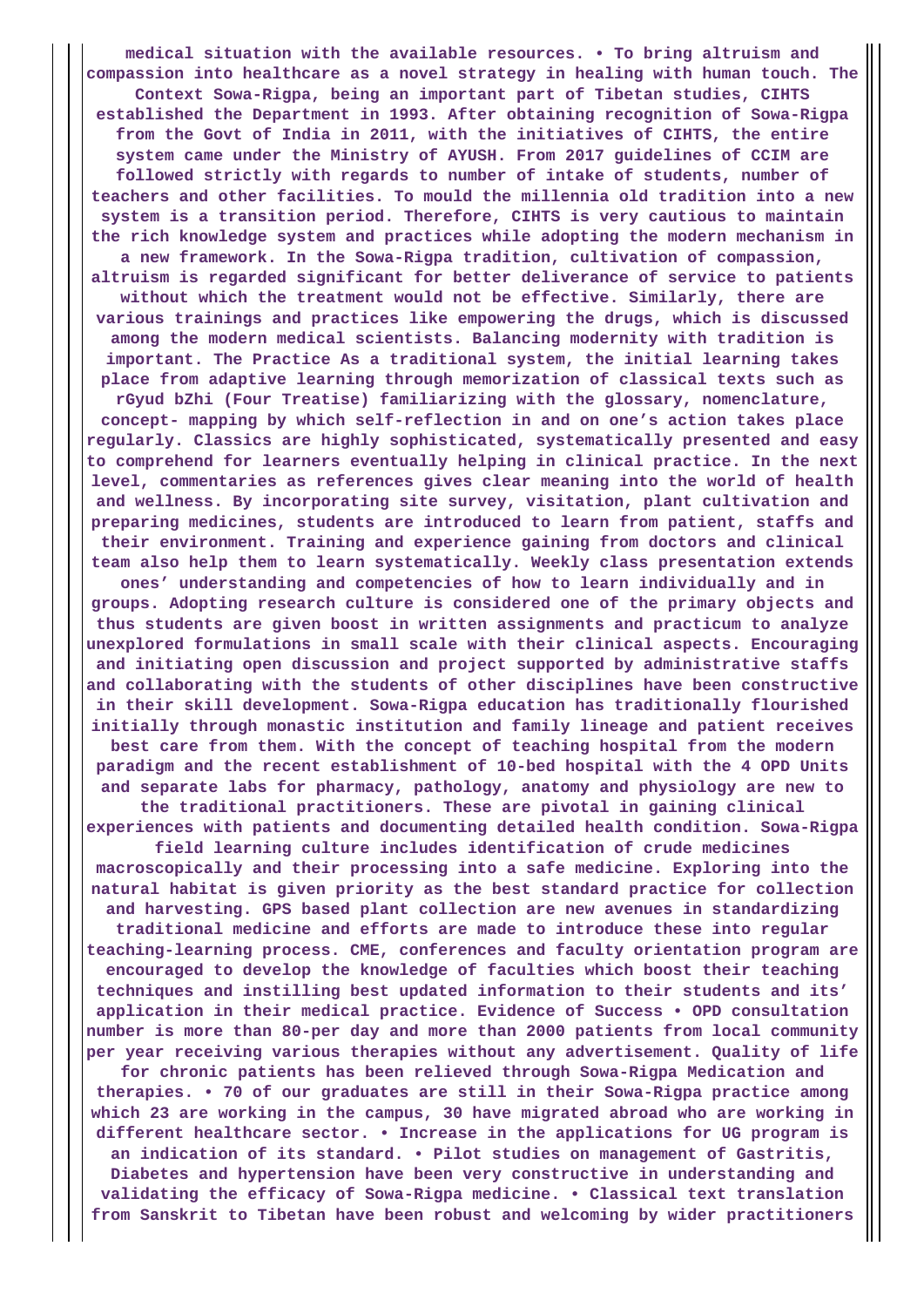**of Sow-Rigpa. • First of its kind an antiviral study of Tibetan Medicines in USA has been very prolific in terms of its efficacy with no toxicity study on various Viral replicons. Best Practice – II- Centre for Teacher Education Objectives The objectives are as follows: • To develop robust pedagogical foundation amongst learners. • To prepare teachers with best teaching competencies and commitment. • To prepare teachers with self-confidence, scientific temper, caring and human values. • To awaken and develop the humane qualities of wisdom, loving, kindness and compassion, right view and conduct, and art of creativity and innovation. • To refine human perceptions and sensitivities to initiate independent and valid investigation into phenomenal and ethical spheres. • Integration of specialization in the respective disciplines, blended with moral values through mind education with a sound understanding of mental system and emotional intelligence. The Context CIHTS is committed to develop teacher educators in a holistic and integrated way by providing modern education with philosophy, logic and epistemology which are the traditions of ancient Nalanda Monastic University. CIHTS has started a fouryear innovative integrated B.A.B.Ed. programme since 2014-15 and B.Ed. programme from 1999. The integrated four-year course has been designed in such a scholarly manner that the NCTE observed it as the best so far and was not only approved in the first go but also made it as the model course for others. Besides the regular subjects prescribed by NCTE, the curriculum has "Tibetan language and literature" as compulsory subject. This paper helps to develop the competence in Tibetan language and also preserve and carry the great cultural heritage of Tibetans people living in Himalayan region. Another compulsory paper "Fundamentals of Buddhist Logic, Psychology and Cognitive Sciences", which deal with the Tibetan methodology of Teaching-Learning, helps the learner to acquire the necessary skills to teach the subject through logic and concept mapping. The Practice In this programme, transaction of practical experiences does require theoretical transaction. Small class size aids in better transaction of practical experiences. The students study theories followed by demonstration of teaching skills under the micro teaching and simulation practices. School Internship Programme wherein the students will have to work in a broader spectrum of schools and community taking cognizance of various activities practiced in school and community development of the self, the child, community and school. School internship programme is divided in two part as Internship I and II. Internship - I is of four weeks and will be spread over with course work before the final school based teaching Practice. It includes school visit, classroom teaching observation, school based activities and community based programmes. This will also comprise of development of instructional designs in the form of lesson/unit plans with formats/structure provided by CTE. Internship - II is a school attachment programme of 16 weeks. In this school attachment programme, students will be entrusted with the responsibility of teaching 60 lessons i.e. 30 lessons in each of the two pedagogy subjects under the supervision of B. Ed. faculty and the school teachers to which they are attached. In addition to the teaching work, students will be assigned the following tasks: • Observation of teaching in the concerned subject by school teachers. • Test paper construction and conducting classroom tests. • Participation in organization of co-curricular activities. • Library and lab management in the school. • At least 2 psychological tests: conducting report writing • Interaction during Teacher- Parents meet. • Improvising teaching aids based on assessment of classroom needs. • Maintenance of school records. • School Based Action Research Projects • Evaluation lesson. During this 16 weeks' internship, 8 weeks' of school attachment is with Indian schools and 8weeks' in Tibetan schools spread across India. Apart from these experiential exposure, the compulsory paper in each semester i.e "Fundamentals of Buddhist Logic, Psychology and Cognitive Sciences", which deals with the Tibetan methodology of Teaching-Learning, the students acquire the logic and concept attainment through dialectics with traditional style of practice in**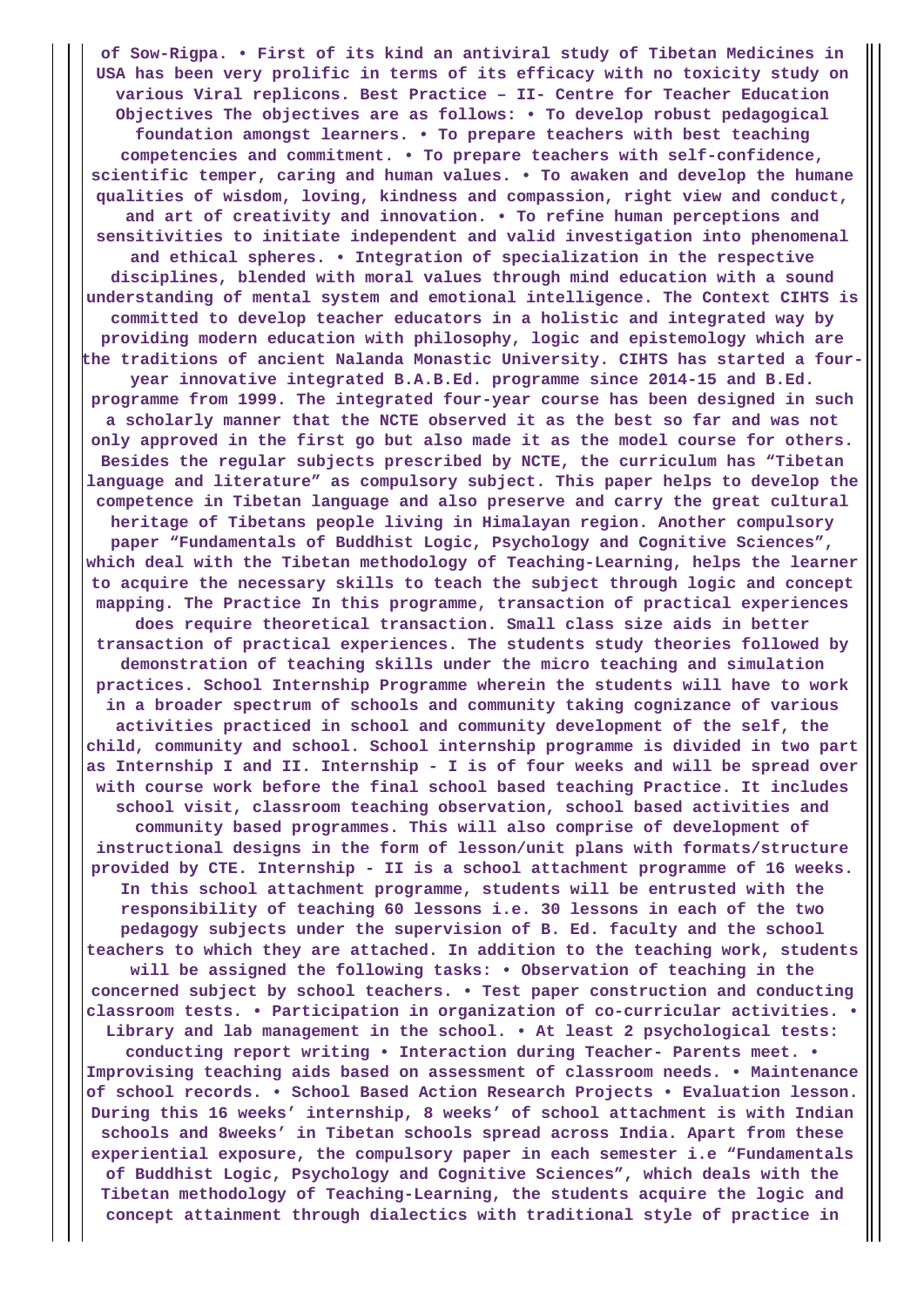**Tibetan culture on the regular basis in evening with other students of CIHTS. On the basis of feedback received from the various stake holder during attachment programme, CTE has adopted the practice to revise the curriculum based on feasibility, and practicability of the task. Evidence of Success The practice has ensured that the practical inputs are at a level of thoroughness necessary for them to make an impact on the personality and competence of student teachers. One finds a marked difference in the behavior and attitude of student teachers after internship.**

 Upload details of two best practices successfully implemented by the institution as per NAAC format in your institution website, provide the link

<https://www.cihts.ac.in/admin/upload/documents/Best%20Practices%202016-17.pdf>

#### **7.3 – Institutional Distinctiveness**

 7.3.1 – Provide the details of the performance of the institution in one area distinctive to its vision, priority and thrust in not more than 500 words

 **Buddhism and Tibetan Studies: The Legacy of Ancient Nalanda Tradition Nalanda Tradition reaches Tibet in entirety: The transmission of Buddhism from India to Tibet in 7th Century AD took place in an unprecedented manner that a huge literature, over five thousand treatises were translated along with transmission of knowledge and spiritual system from Nalanda, Vikramshila, Takshashila and others, the capital of knowledge in ancient India. The entire legacy was not only preserved, nurtured but advanced further in Tibet. Nalanda Tradition Back to India: After the Chinese occupation of Tibet in 1959, His Holiness the Dalai Lama, followed by many masters and thousands of Tibetans sought refuge in India in 1959. Right away, His Holiness re-established major traditional monastic Institutions in India so that the study and practice of Tibetan Buddhism and allied studies could go unimpeded. These monastic Institutions, where erudite Tibetan masters taught, became a source of attraction for scholars and students from around the world. Central Institute of Higher Tibetan Studies was established as a result of discussion between His Holiness the Dalai Lama and Pandit Jawaharlal Nehru with specific objectives to preserve the Tibetan knowledge system and culture, to restore the lost Sanskrit treatises from Tibetan sources and to provide educational opportunity to Tibetan and Himalaya students who lost the opportunity to go to Tibet for higher education and conduct researches on traditional subjects. Incorporation of the Nalanda Tradition into the Teaching Faculties is based on the objectives of preservation of Tibetan knowledge system. Accordingly, the academic programs of teaching and research at CIHTS are designed. CIHTS has not only incorporated modern subjects and languages but also has programs and projects incorporating other Indian philosophical schools of thought, Western philosophy and modern sciences. The five Teaching Faculties of CIHTS were established primarily based on the classical treatises of the masters of Nalanda, Vikramshila and others. The Departments of Mool Shastra and the Sampradhyayas Shastra focus on the treatises of Indian masters and Tibetan masters of different traditions covering a wide range of areas: philosophy, metaphysics, epistemology, logic, psychology, cognitive science, mind training and spiritual system, which itself is a huge domain. The Departments of Tibetan Fine Arts, Tibetan Jyotish and Tibetan medicine have substantial contents on ethics and Departments of social sciences, ancient and modern Languages also cover topics like universal responsibility, non-violence and altruism. The Teacher's education syllabus has incorporated contents on compassion, logic, epistemology, and regulation of emotions which are highly appreciated by the NCTE for making the course transformative for the first time in India. The Sowa-Rigpa Department with its rich unique tradition has units of teaching, hospital, pharmacy and research. The Department attracts patients from neighboring states and even from foreign countries for the treatment.**